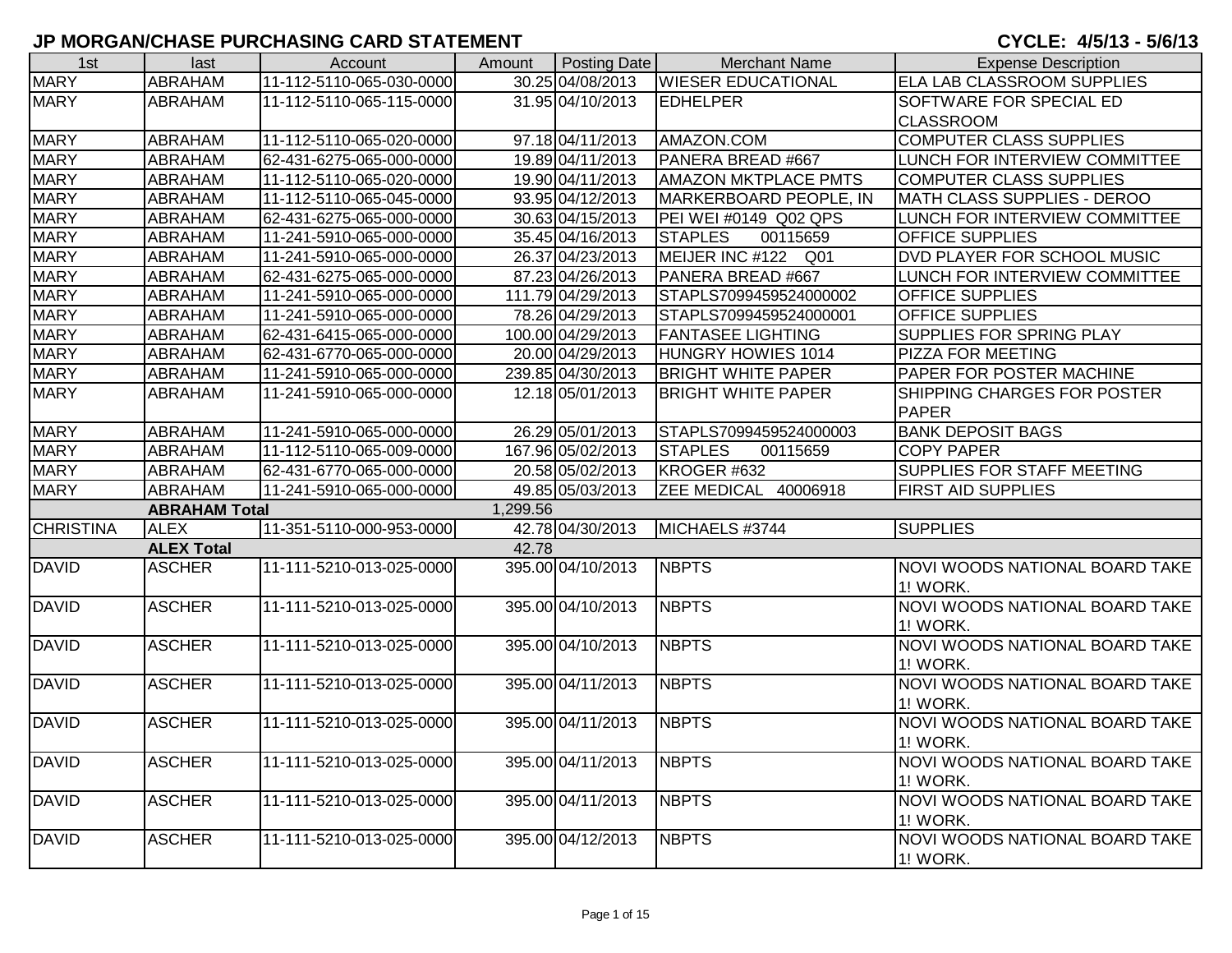| 1st           | last                 | Account                  | Amount   | Posting Date        | <b>Merchant Name</b>          | <b>Expense Description</b>                             |
|---------------|----------------------|--------------------------|----------|---------------------|-------------------------------|--------------------------------------------------------|
| <b>DAVID</b>  | <b>ASCHER</b>        | 11-111-5210-013-025-0000 |          | 395.00 04/12/2013   | <b>NBPTS</b>                  | NOVI WOODS NATIONAL BOARD TAKE                         |
|               |                      |                          |          |                     |                               | 1! WORK.                                               |
| <b>DAVID</b>  | <b>ASCHER</b>        | 11-111-5210-013-025-0000 |          | 395.00 04/12/2013   | <b>NBPTS</b>                  | <b>NOVI WOODS NATIONAL BOARD TAKE</b>                  |
|               |                      |                          |          |                     |                               | <b>1! WORK.</b>                                        |
| <b>DAVID</b>  | <b>ASCHER</b>        | 11-111-5210-013-025-0000 |          | 33.94 04/15/2013    | <b>AMAZON MKTPLACE PMTS</b>   | <b>SCHOOL IMPROVEMENT RESOURCES</b>                    |
|               |                      |                          |          |                     |                               |                                                        |
| <b>DAVID</b>  | <b>ASCHER</b>        | 11-111-5210-013-025-0000 |          | 812.97 04/25/2013   | <b>OCGLLC</b>                 | PARK BENCH FOR FRONT OF<br><b>BUILDING</b>             |
| <b>DAVID</b>  | <b>ASCHER</b>        | 11-111-5210-013-025-0000 |          | 230.00 04/26/2013   | <b>LOVE AND LOGIC INSTITU</b> | <b>PARENTING RESOURCES</b>                             |
|               | <b>ASCHER Total</b>  |                          | 5,026.91 |                     |                               |                                                        |
| <b>CHERYL</b> | <b>BARCOMB</b>       | 11-225-4120-000-000-0000 |          | 1,438.00 04/10/2013 | THE POD DROP OF NO            | IPAD REPAIRS - CARY GRIMM'S 5TH                        |
|               |                      |                          |          |                     |                               | <b>GRADE CLASS</b>                                     |
| <b>CHERYL</b> | <b>BARCOMB</b>       | 11-261-4120-015-000-0409 |          | 555.00 04/12/2013   | <b>SECURITY DESIGNS</b>       | SPLIT - DF - REPAIR DOOR CARD                          |
|               |                      |                          |          |                     |                               | READER - INV. 17101                                    |
| <b>CHERYL</b> | <b>BARCOMB</b>       | 11-261-4120-065-000-0409 |          | 115.00 04/12/2013   | <b>SECURITY DESIGNS</b>       | SPLIT - MS - DOOR 42 - INV. 17198                      |
| <b>CHERYL</b> | <b>BARCOMB</b>       | 11-225-5111-000-000-0000 |          | 54.32 04/18/2013    | AMAZON.COM                    | <b>REPLACEMENT HARD DRIVE FOR</b><br><b>LAPTOP</b>     |
| <b>CHERYL</b> | <b>BARCOMB</b>       | 11-225-4120-000-000-0000 |          | 129.00 04/24/2013   | THE POD DROP OF NO            | IPAD REPAIR - SN DMPFWRMVDFHW -                        |
| <b>CHERYL</b> | <b>BARCOMB</b>       | 11-225-5910-000-000-0409 |          | 1,249.30 04/25/2013 | <b>SECURITY DESIGNS</b>       | <b>INV. 1791</b><br><b>BLANK SECURITY ACCESS CARDS</b> |
| <b>CHERYL</b> |                      |                          |          | 67.78 04/29/2013    |                               |                                                        |
|               | <b>BARCOMB</b>       | 11-225-5111-000-000-0000 |          |                     | STAPLS7099442592000001        | MISC. SUPPLIES - DISNCT. WIPES -<br><b>LABEL TAPE</b>  |
| <b>CHERYL</b> | <b>BARCOMB</b>       | 11-225-5111-000-000-0000 |          | 142.20 04/30/2013   | <b>QUILL CORPORATION</b>      | <b>RECHARGABLE AA BATTERIES FOR</b>                    |
|               |                      |                          |          |                     |                               | <b>DISTRICT MICS - ORDER 5</b>                         |
|               | <b>BARCOMB Total</b> |                          | 3,750.60 |                     |                               |                                                        |
| <b>STEVEN</b> | <b>BARR</b>          | 11-252-7910-000-000-0000 |          | 5.29 04/16/2013     | APL*APPLE ITUNES STORE        | <b>EVERNOTE SOFTWARE SUPPORT</b>                       |
| <b>STEVEN</b> | <b>BARR</b>          | 11-252-7910-000-000-0000 |          | 40.42 04/22/2013    | PANERA BREAD #667             | <b>STAFFING MEETING WITH TOM</b>                       |
|               |                      |                          |          |                     |                               | <b>BRENNER, CAROL DIGLIO, STE</b>                      |
| <b>STEVEN</b> | <b>BARR</b>          | 11-252-3220-000-000-0000 |          | 482.91 04/29/2013   |                               | AMWAY GRAND PLAZA HOTE   HOTEL FOR MSBO CONFERENCE     |
|               | <b>BARR Total</b>    |                          | 528.62   |                     |                               |                                                        |
| <b>STACEY</b> | <b>BECKER</b>        | 62-431-6243-065-000-0000 |          | 63.00 04/17/2013    | TIM KAISER STUDIO,            | <b>SUPPLIES</b>                                        |
|               | <b>BECKER Total</b>  |                          | 63.00    |                     |                               |                                                        |
| <b>SANDRA</b> | <b>BRASIL</b>        | 11-111-5110-055-070-0000 |          | 22.48 04/11/2013    | <b>WILLIAMSBURG MARKETPLC</b> | <b>5TH GRADE SOCIAL STUDEIS INFO</b>                   |
| <b>SANDRA</b> | <b>BRASIL</b>        | 11-111-5110-055-045-0000 |          | 54.00 04/16/2013    | <b>AMAZON MKTPLACE PMTS</b>   | <b>IPAD COVERS FOR MATH LAB</b>                        |
| <b>SANDRA</b> | <b>BRASIL</b>        | 11-111-5110-055-035-0000 |          | 89.87 04/16/2013    | <b>THE RIEGLE PRESS</b>       | <b>LESSON PLAN AND CALENDERS</b>                       |
| <b>SANDRA</b> | <b>BRASIL</b>        | 11-111-5110-055-010-0000 |          | 1,014.11 04/17/2013 | SSI*SCHOOL SPECIALTY          | <b>ART SUPPLIES</b>                                    |
| <b>SANDRA</b> | <b>BRASIL</b>        | 62-431-6218-055-000-0000 |          | 1,849.45 04/18/2013 | <b>AMAZON MKTPLACE PMTS</b>   | <b>SUPPLIES</b>                                        |
| <b>SANDRA</b> | <b>BRASIL</b>        | 11-111-5110-055-045-0000 |          | 525.24 04/18/2013   | <b>AMAZON MKTPLACE PMTS</b>   | <b>SUPPLIES</b>                                        |
| <b>SANDRA</b> | <b>BRASIL</b>        | 62-431-6275-055-000-0000 |          | 103.59 04/18/2013   | <b>DECKER INC</b>             | <b>GYM DISPLAY RAILS</b>                               |
| <b>SANDRA</b> | <b>BRASIL</b>        | 62-431-6275-055-000-0000 |          | 110.99 04/19/2013   | AMAZON.COM                    | MICROWAVES FOR STAFF LOUNGES<br><b>SEE ABOVE</b>       |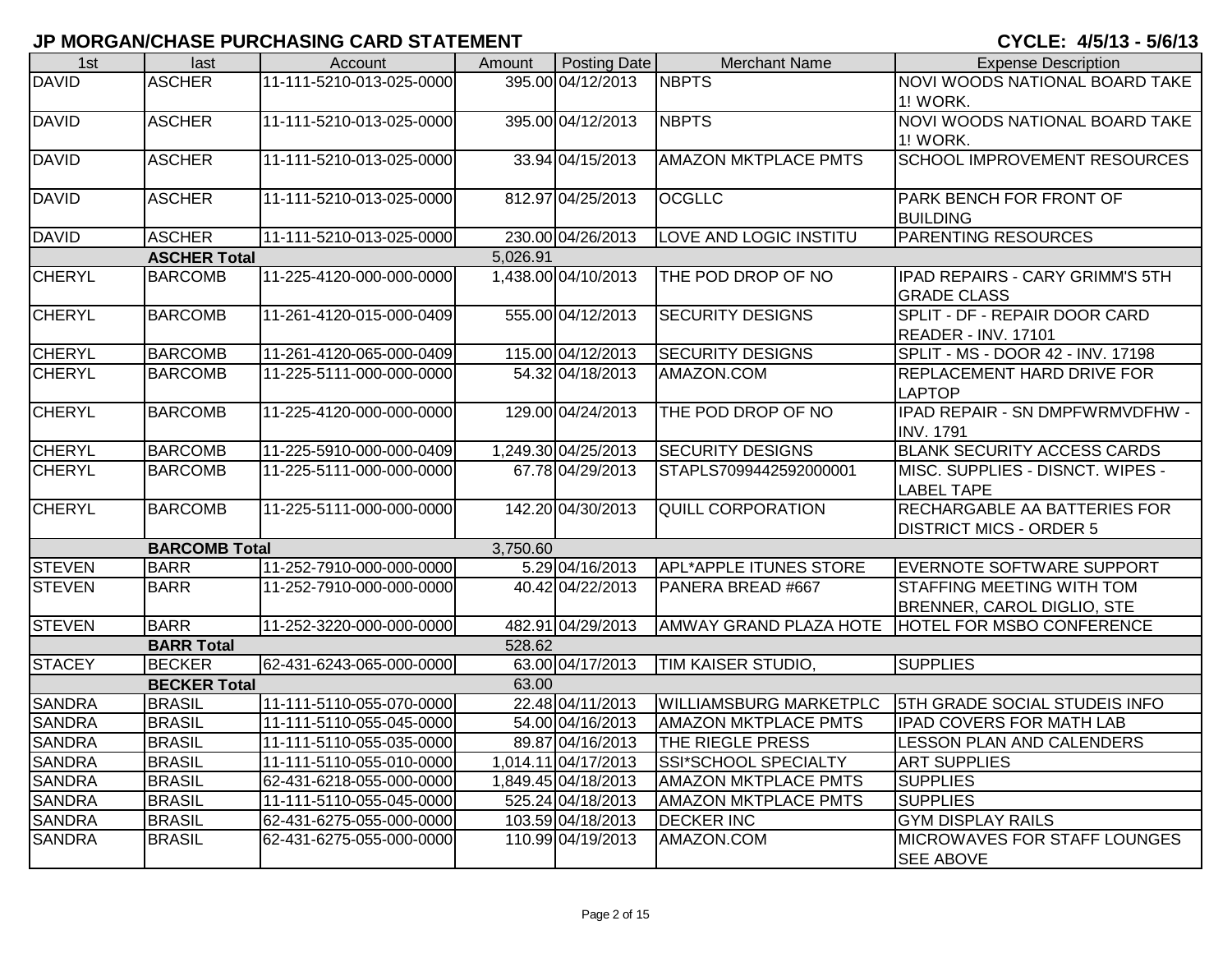| 1st            | last                 | Account                  | Amount   | <b>Posting Date</b>            | <b>Merchant Name</b>                     | <b>Expense Description</b>                         |
|----------------|----------------------|--------------------------|----------|--------------------------------|------------------------------------------|----------------------------------------------------|
| <b>SANDRA</b>  | <b>BRASIL</b>        | 62-431-6275-055-000-0000 |          | 110.99 04/19/2013              | AMAZON.COM                               | MICROWAVES FOR LOUNGES SEE                         |
|                |                      |                          |          |                                |                                          | <b>ABOVE</b>                                       |
| <b>SANDRA</b>  | <b>BRASIL</b>        | 62-431-6275-055-000-0000 |          | 110.99 04/19/2013              | AMAZON.COM                               | SEE ABOVE MICROWAVES                               |
| <b>SANDRA</b>  | <b>BRASIL</b>        | 62-431-6275-055-000-0000 |          | 110.99 04/19/2013              | AMAZON.COM                               | 4 MICROWAVES @ 110.99 EACH FOR                     |
|                |                      |                          |          |                                |                                          | <b>STAFF LO UNGES</b>                              |
| <b>SANDRA</b>  | <b>BRASIL</b>        | 11-241-5910-055-000-0000 |          | 23.76 04/22/2013               | <b>SSI*SCHOOL SPECIALTY</b>              | <b>MISC OFFICE SUPPLIES</b>                        |
| <b>SANDRA</b>  | <b>BRASIL</b>        | 62-431-6275-055-000-0000 |          | 122.98 04/29/2013              | <b>MUSIC IN MOTION</b>                   | <b>MUSIC SUPPLIES</b>                              |
| <b>SANDRA</b>  | <b>BRASIL</b>        | 11-111-5110-055-051-0000 |          | 24.84 04/30/2013               | <b>CKBPRODUCTS</b>                       | <b>BATTERIES FOR MICROPHONES</b>                   |
| <b>SANDRA</b>  | <b>BRASIL</b>        | 11-111-5110-055-070-0000 |          | 60.60 05/01/2013               | BARNES&NOBLE*COM                         | PARTIAL SHIPMENT SOCIAL STUDIES                    |
| <b>SANDRA</b>  | <b>BRASIL</b>        | 11-111-5110-055-070-0000 |          | 56.59 05/01/2013               | BARNES&NOBLE*COM                         | PARTIAL SOCIAL STUDIES ORDER                       |
| <b>SANDRA</b>  | <b>BRASIL</b>        | 11-111-5110-055-070-0000 |          | 137.09 05/01/2013              | BARNES&NOBLE*COM                         | PARTIAL SHIPMENT FOR SOCIAL                        |
|                |                      |                          |          |                                |                                          | <b>STUDIES</b>                                     |
| <b>SANDRA</b>  | <b>BRASIL</b>        | 11-111-5110-055-051-0000 |          | 29.90 05/01/2013               | <b>MUSIC IN MOTION</b>                   | <b>DVDS FOR VOCAL MUSIC</b>                        |
| <b>SANDRA</b>  | <b>BRASIL</b>        | 11-111-5110-055-070-0000 |          | 43.39 05/02/2013               | BARNES&NOBLE*COM                         | <b>PARTIAL SHIPMENT</b>                            |
| <b>SANDRA</b>  | <b>BRASIL</b>        | 11-222-5410-055-000-0000 |          | 43.67 05/02/2013               | AMAZON.COM                               | <b>MEDIA CENTER SUPPLIES</b>                       |
| <b>SANDRA</b>  | <b>BRASIL</b>        | 11-111-5110-055-070-0000 |          | 21.18 05/02/2013               | BARNES&NOBLE*COM                         | PARTIAL SHIPMENT SOCIAL STUDIES                    |
| <b>SANDRA</b>  | <b>BRASIL</b>        | 11-111-5110-055-070-0000 |          | 1,428.19 05/06/2013            | SSI*SCHOOL SPECIALTY                     | <b>MISC SUPPLIES/TABLES</b>                        |
|                | <b>BRASIL Total</b>  |                          | 6,094.89 |                                |                                          |                                                    |
| <b>BETHANY</b> | <b>BRATNEY</b>       | 11-222-5310-071-000-0000 |          | 48.95 04/08/2013               | <b>LIBRARY VIDEO COMP</b>                | <b>BACKORDERED DVD FROM PREVIOUS</b>               |
|                |                      |                          |          |                                |                                          | <b>INVOICE</b>                                     |
|                | <b>BRATNEY Total</b> |                          | 48.95    |                                |                                          |                                                    |
| <b>JEFFREY</b> | <b>BUNKER</b>        | 11-261-5993-000-000-0000 |          | $-350.75\overline{04/09/2013}$ | <b>SIGNS BY TOMORROW</b>                 | <b>GRNDS - FOR REFUND OF SALES TAX</b>             |
|                |                      |                          |          |                                |                                          | <b>ON SIGNS</b>                                    |
| <b>JEFFREY</b> | <b>BUNKER</b>        | 11-261-5993-000-000-0000 |          | 330.90 04/09/2013              | <b>SIGNS BY TOMORROW</b>                 | <b>MTCE SIGNS FOR FIELDS, FOR</b>                  |
|                |                      |                          |          |                                |                                          | <b>REFUND OF SALES TAX</b>                         |
| <b>JEFFREY</b> | <b>BUNKER</b>        | 11-261-5992-071-000-0000 |          | 35.91 04/11/2013               | <b>WW GRAINGER</b>                       | HS BASEBALL, SOFTBALL RESTROOM                     |
|                |                      |                          |          |                                |                                          | <b>SIGNS</b>                                       |
| <b>JEFFREY</b> | <b>BUNKER</b>        | 11-261-5730-000-000-0000 |          | 423.99 04/11/2013              | <b>VARSITY LINCOLN INC</b>               | MTCE FORD F350 ABS LIGHT, GEAR                     |
|                |                      |                          |          |                                |                                          | SHIFTER REPAIRS                                    |
| <b>JEFFREY</b> | <b>BUNKER</b>        | 11-261-5992-071-000-0000 |          | 30.79 04/15/2013               | <b>ETNA SUPPLY CO - WIXOM</b>            | HS SANITARY CLEAN OUT REPAIR                       |
| <b>JEFFREY</b> | <b>BUNKER</b>        | 11-261-5993-000-000-0000 |          | 2,242.00 04/19/2013            | PIONEER REVERE 8008771                   | <b>GRNDS ATHLETIC FIELDS</b>                       |
| <b>JEFFREY</b> | <b>BUNKER</b>        | 11-261-5992-000-000-0000 |          | 10.25 04/22/2013               | THE HOME DEPOT 2737                      | SPLIT - MTCE SUPPLIES                              |
| <b>JEFFREY</b> | <b>BUNKER</b>        | 11-261-5992-071-000-0000 |          | 22.53 04/22/2013               | THE HOME DEPOT 2737                      | <b>SPLIT - HS SUPPLIES</b>                         |
| <b>JEFFREY</b> | <b>BUNKER</b>        | 11-261-5992-000-000-0000 |          | 42.27 04/26/2013               | THE HOME DEPOT 2737                      | SPLIT - MTCE TRAILER REPAIRS                       |
| <b>JEFFREY</b> | <b>BUNKER</b>        | 11-261-5993-071-000-0000 |          | 17.96 04/26/2013               | THE HOME DEPOT 2737                      | SPLIT - HS BASEBALL DUGOUTS                        |
| <b>JEFFREY</b> | <b>BUNKER</b>        | 11-261-5993-000-000-0000 |          | 702.47 04/29/2013              | <b>SPARTAN DISTRIBUTORS</b>              | <b>GRNDS REPLACEMENT AERATOR</b>                   |
|                |                      |                          |          |                                |                                          | <b>TINES</b>                                       |
| <b>JEFFREY</b> | <b>BUNKER</b>        | 11-261-5993-000-000-0000 |          | 43.72 05/06/2013               | MARKS OUTDOOR POWER EQ GRNDS MOWER PARTS |                                                    |
|                | <b>BUNKER Total</b>  |                          | 3,552.04 |                                |                                          |                                                    |
| <b>SUSAN</b>   | <b>BURNHAM</b>       | 11-221-3220-011-000-0000 |          | 1,153.96 04/10/2013            |                                          | ENCOMPASS EVENT PLANNE   BOOK CLUB BOOKS 2013-2014 |
| <b>SUSAN</b>   | <b>BURNHAM</b>       | 11-221-3220-011-000-0000 |          | 9.93 05/02/2013                | STAPLS7099575715000002                   | <b>SUPPLIES</b>                                    |
| <b>SUSAN</b>   | <b>BURNHAM</b>       | 11-221-3220-011-000-0000 |          | 55.99 05/02/2013               | STAPLS7099575715000001                   | <b>SUPPLIES</b>                                    |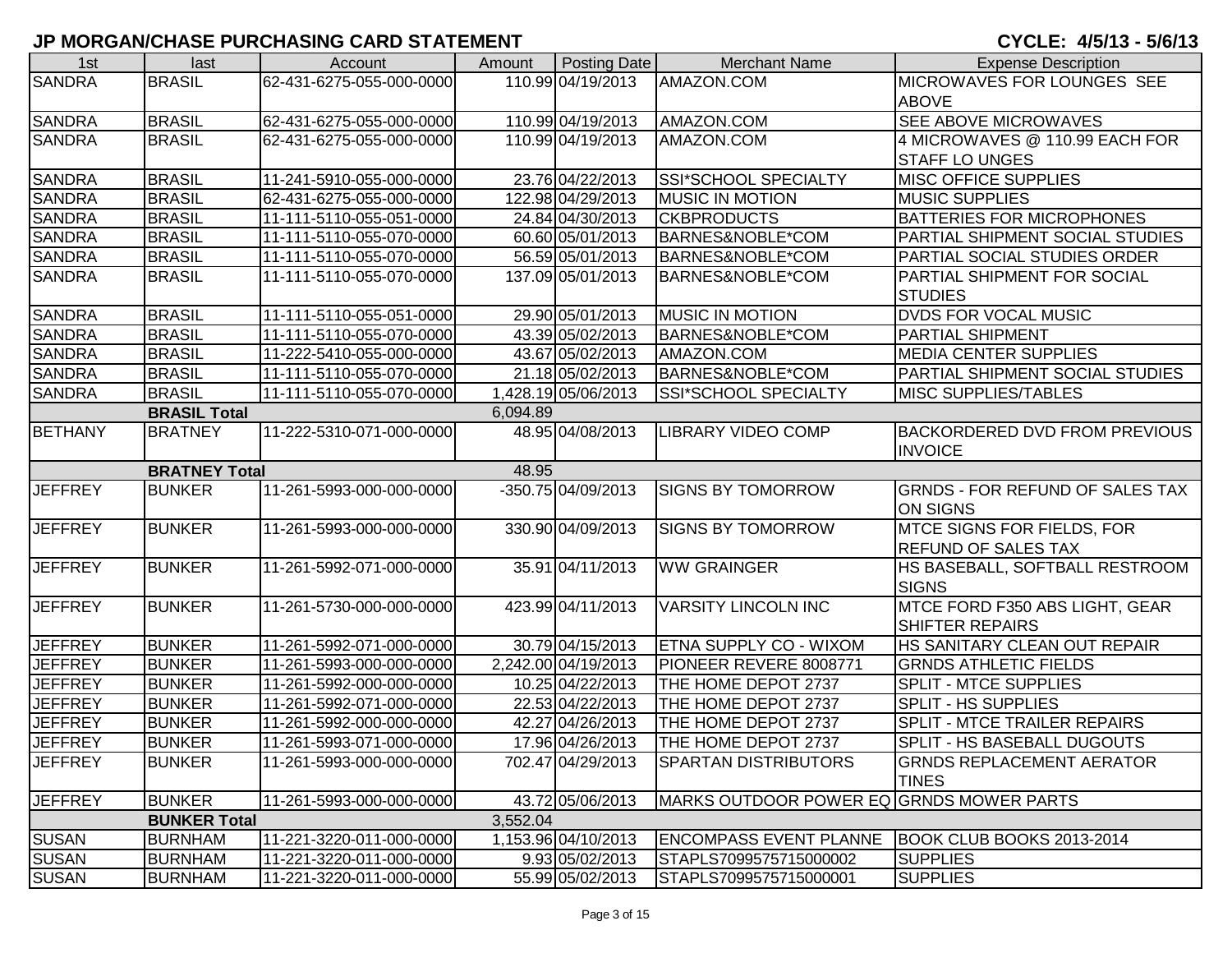| 1st             | last                 | Account                  | Amount   | Posting Date        | <b>Merchant Name</b>               | <b>Expense Description</b>                              |
|-----------------|----------------------|--------------------------|----------|---------------------|------------------------------------|---------------------------------------------------------|
| <b>SUSAN</b>    | <b>BURNHAM</b>       | 11-221-3220-011-000-0000 |          | 15.00 05/02/2013    | STAPLS7099532999000002             | <b>SUPPLIES</b>                                         |
| <b>SUSAN</b>    | <b>BURNHAM</b>       | 11-221-3220-011-000-0000 |          | 811.97 05/02/2013   | STAPLS7099532999000001             | <b>SUPPLIES</b>                                         |
| <b>SUSAN</b>    | <b>BURNHAM</b>       | 11-221-3220-011-000-0000 |          | 4.27 05/06/2013     | STAPLS7099532999002001             | <b>SUPPLIES</b>                                         |
| <b>SUSAN</b>    | <b>BURNHAM</b>       | 11-221-3220-011-000-0000 |          | -4.27 05/06/2013    | STAPLS7099532999001001             | <b>CREDIT</b>                                           |
|                 | <b>BURNHAM Total</b> |                          | 2,046.85 |                     |                                    |                                                         |
| <b>MARGARET</b> | <b>BURRIS</b>        | 11-111-5110-012-025-0000 |          | 86.33 04/22/2013    | NATIONAL SCHOOL PRODUC             | THIRD GRADE CLASSROOM                                   |
|                 |                      |                          |          |                     |                                    | <b>MATERIALS</b>                                        |
| <b>MARGARET</b> | <b>BURRIS</b>        | 11-111-5110-012-025-0000 |          | 121.95 04/23/2013   | <b>RGS PAY*</b>                    | <b>SECOND GRADE CLASSROOM</b>                           |
|                 |                      |                          |          |                     |                                    | <b>MATEIALS</b>                                         |
| <b>MARGARET</b> | <b>BURRIS</b>        | 11-111-5110-012-025-0000 |          | 123.72 04/24/2013   | SSI*SCHOOL SPECIALTY               | <b>CLASSROOM MATERIALS</b>                              |
| <b>MARGARET</b> | <b>BURRIS</b>        | 11-111-5110-012-025-0000 |          | 108.47 04/30/2013   | <b>RGS PAY*</b>                    | <b>FOURTH GRADE CLASSROOM</b>                           |
|                 |                      |                          |          |                     |                                    | <b>MATERIALS</b>                                        |
|                 | <b>BURRIS Total</b>  |                          | 440.47   |                     |                                    |                                                         |
| <b>BETH</b>     | <b>CANALES</b>       | 11-113-5110-071-044-0000 |          | 90.72 04/15/2013    | MEIJER INC #054<br>Q <sub>01</sub> | <b>MEXICAN LAB</b>                                      |
| <b>BETH</b>     | <b>CANALES</b>       | 11-113-5110-071-044-0000 |          | 77.41 04/16/2013    | MEIJER INC #054<br>Q <sub>01</sub> | <b>CHICKEN FAJITA LAB</b>                               |
| <b>BETH</b>     | <b>CANALES</b>       | 11-113-5110-071-044-0000 |          | 29.12 04/18/2013    | GFS MKTPLC #0958                   | <b>TORTILLAS/ LAB EXTRAS</b>                            |
| <b>BETH</b>     | <b>CANALES</b>       | 11-113-5110-071-044-0000 |          | 75.98 04/29/2013    | MEIJER INC #054<br>Q <sub>01</sub> | <b>CHEESECAKE/FATS LAB</b>                              |
| <b>BETH</b>     | <b>CANALES</b>       | 11-113-5110-071-044-0000 |          | 112.87 05/03/2013   | MEIJER INC #054<br>Q <sub>01</sub> | KITCHEN SUPPLIES (TOWELS, PAPER                         |
|                 |                      |                          |          |                     |                                    | <b>TOWEL, NAPKINS) BAKI</b>                             |
|                 | <b>CANALES Total</b> |                          | 386.10   |                     |                                    |                                                         |
| <b>NICOLE</b>   | <b>CARTER</b>        | 62-431-6275-071-000-0000 |          | 2,495.00 04/17/2013 | <b>HGSE PROGRAM IN PROF E</b>      | <b>HARVARD GRADUATE SCHOOL PSD</b>                      |
|                 |                      |                          |          |                     |                                    | <b>BAKER</b>                                            |
| <b>NICOLE</b>   | <b>CARTER</b>        | 62-431-6275-071-000-0000 |          | 2,495.00 04/17/2013 | <b>HGSE PROGRAM IN PROF E</b>      | HARVARD GRADUATE SCHOOL PSD<br><b>CARTER</b>            |
| <b>NICOLE</b>   | <b>CARTER</b>        | 62-431-6275-071-000-0000 |          | 409.60 05/02/2013   | <b>SOUTHWEST AIRLINES</b>          | <b>BAKER FLIGHT TO HARVARD</b>                          |
| <b>NICOLE</b>   | <b>CARTER</b>        | 62-431-6275-071-000-0000 |          | 409.60 05/02/2013   | <b>SOUTHWEST AIRLINES</b>          | <b>CARTER FLIGHT TO HARVARD</b>                         |
|                 | <b>CARTER Total</b>  |                          | 5,809.20 |                     |                                    |                                                         |
| <b>TERRI</b>    | <b>CLARK</b>         | 62-431-6249-065-000-0000 |          | 49.78 04/09/2013    | MEIJER INC #122<br>Q <sub>01</sub> | <b>CLASS SUPPLIES FOR FOODS</b>                         |
| <b>TERRI</b>    | <b>CLARK</b>         | 62-431-6249-065-000-0000 |          | 30.56 04/11/2013    | <b>HAAN CRAFTS</b>                 | <b>SEWING PROJECTS</b>                                  |
| <b>TERRI</b>    | <b>CLARK</b>         | 62-431-6249-065-000-0000 |          | 25.27 04/17/2013    | Q <sub>01</sub><br>MEIJER INC #122 | <b>FOODS CLASS SUPPLIES</b>                             |
| <b>TERRI</b>    | <b>CLARK</b>         | 11-112-5110-065-041-0000 |          | 38.20 04/23/2013    | SAMSCLUB #6657                     | <b>CLASSROOM SUPPLIES FOR FOODS</b>                     |
| <b>TERRI</b>    | <b>CLARK</b>         | 11-112-5110-065-041-0000 |          | 100.76 04/23/2013   | MEIJER INC #122<br>Q <sub>01</sub> | <b>SUPPLIES FOODS CLASS</b>                             |
| <b>TERRI</b>    | <b>CLARK</b>         | 11-112-5110-065-041-0000 |          | 51.65 04/25/2013    | MEIJER INC #122<br>Q <sub>01</sub> | <b>CLASS SUPPLIES FOR FOODS</b>                         |
| <b>TERRI</b>    | <b>CLARK</b>         | 62-431-6249-065-000-0000 |          | 50.45 04/30/2013    | MEIJER INC #122<br>Q <sub>01</sub> | <b>SUPPLIES FOR FOODS CLASS</b>                         |
|                 | <b>CLARK Total</b>   |                          | 346.67   |                     |                                    |                                                         |
| <b>JOANN</b>    | <b>CLEMENTS</b>      | 21-297-5640-055-000-0055 |          | 111.96 04/16/2013   | MEIJER INC #054<br>Q01             | <b>COOLERS FOR PRESCHOOL</b>                            |
| <b>JOANN</b>    | <b>CLEMENTS</b>      | 21-297-5640-055-000-0055 |          | 53.94 04/17/2013    | <b>TARGET</b><br>00014654          | <b>COOLERS FOR PRESCHOOL</b>                            |
| <b>JOANN</b>    | <b>CLEMENTS</b>      | 21-297-5615-055-000-0055 |          | 68.10 04/17/2013    | <b>TARGET</b><br>00008722          | <b>COOLERS FOR PRESCHOOL</b>                            |
| <b>JOANN</b>    | <b>CLEMENTS</b>      | 21-297-5640-055-000-0055 |          | -111.96 04/17/2013  | MEIJER INC #054<br>Q01             | RETURN COOLERS FOR PRESCHOOL -<br><b>INCORRECT SIZE</b> |
| <b>JOANN</b>    | <b>CLEMENTS</b>      | 21-297-5610-001-000-0000 |          | 110.00 04/22/2013   | KROGER #632                        | THANK YOU GIFT CARDS FOR SNAC<br>COMMITTEE CHAIRS       |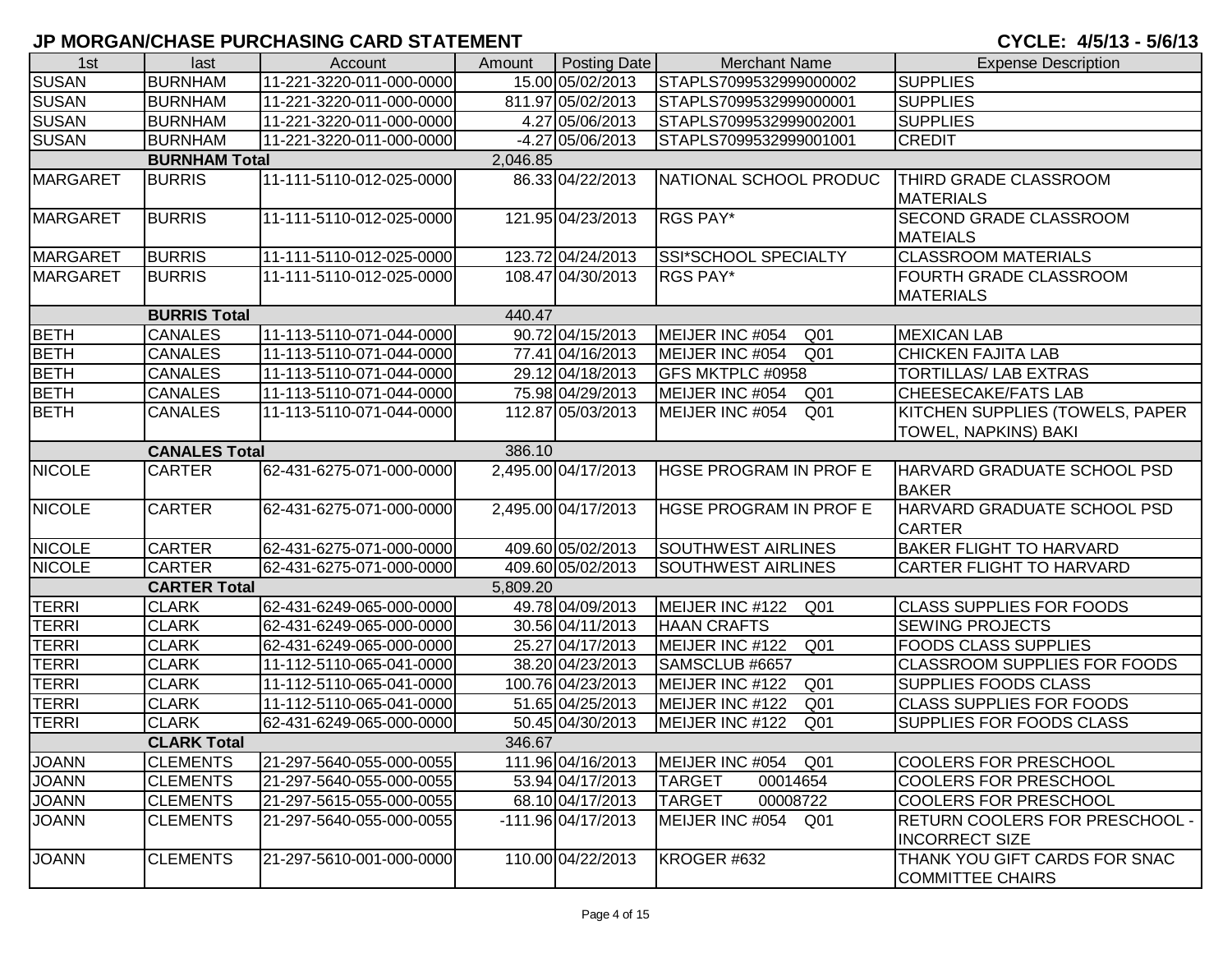| 1st              | last                  | Account                  | Amount   | <b>Posting Date</b>  | <b>Merchant Name</b>          | <b>Expense Description</b>              |
|------------------|-----------------------|--------------------------|----------|----------------------|-------------------------------|-----------------------------------------|
| <b>JOANN</b>     | <b>CLEMENTS</b>       | 21-297-5610-071-000-0000 |          | 348.31 05/06/2013    | THE OLIVE GARD00013300        | <b>HS FOOD FOR CATERING</b>             |
|                  | <b>CLEMENTS Total</b> |                          | 580.35   |                      |                               |                                         |
| <b>ROBERT</b>    | <b>COOLMAN</b>        | 11-261-5992-005-000-0000 |          | 89.95 04/10/2013     | COMPLETE BATTERY SOURC        | <b>MTCE FUEL PUMP CHARGER</b>           |
| <b>ROBERT</b>    | <b>COOLMAN</b>        | 11-261-5992-003-000-0000 |          | 101.68 04/10/2013    | <b>COMPLETE BATTERY SOURC</b> | <b>PS BATTERIES TO FIX FIRE</b>         |
|                  |                       |                          |          |                      |                               | <b>INSPECTION VIOLATIONS</b>            |
| <b>ROBERT</b>    | <b>COOLMAN</b>        | 11-261-5992-000-000-0000 |          | 1,075.63 04/12/2013  | <b>MADISON ELECTRIC COMPA</b> | <b>MTCE STOCK PLUGS &amp; SWITCHES</b>  |
| <b>ROBERT</b>    | COOLMAN               | 11-261-5992-000-000-0000 |          | 158.32 04/18/2013    | CONSERVA ELECTRIC SUPP        | <b>MTCE STOCK</b>                       |
| <b>ROBERT</b>    | <b>COOLMAN</b>        | 11-261-5992-055-000-0000 |          | 155.97 04/22/2013    | THE HOME DEPOT 2737           | NM6 BOILER ROOM                         |
| <b>ROBERT</b>    | <b>COOLMAN</b>        | 11-261-5992-011-000-0000 |          | 379.00 04/29/2013    | <b>REDFORD LOCK COMPANY I</b> | SPLIT - VO ELECTRO MAGNETIC DOOR        |
|                  |                       |                          |          |                      |                               | <b>PROP</b>                             |
| <b>ROBERT</b>    | <b>COOLMAN</b>        | 11-261-5992-000-000-0000 |          | 56.27 04/29/2013     | <b>REDFORD LOCK COMPANY</b>   | <b>SPLIT - MTCE KEYCHAINS</b>           |
| <b>ROBERT</b>    | <b>COOLMAN</b>        | 11-261-5992-011-000-0000 |          | 165.00 04/29/2013    | CONSERVA ELECTRIC SUPP        | <b>VO EMERGENCY BACKUP BALLAST</b>      |
| <b>ROBERT</b>    | <b>COOLMAN</b>        | 11-261-5992-071-000-0000 |          | 159.00 04/30/2013    | <b>ROVIN CERAMICS</b>         | <b>VO KILN</b>                          |
| <b>ROBERT</b>    | <b>COOLMAN</b>        | 11-261-5992-000-000-0000 |          | 2,487.60 04/30/2013  | CONSERVA ELECTRIC SUPP        | <b>MTCE STOCK</b>                       |
| <b>ROBERT</b>    | <b>COOLMAN</b>        | 21-297-6420-065-000-0000 |          | 379.00 05/03/2013    | <b>ABC WAREHOUSE #42</b>      | MS DRYER FOR KITCHEN (CANCELLED         |
|                  |                       |                          |          |                      |                               | ORDER 5/2)                              |
| <b>ROBERT</b>    | <b>COOLMAN</b>        | 21-297-6420-065-000-0000 |          | 482.92 05/06/2013    | <b>SEARS OUTLET 9062</b>      | <b>MS DRYER FOR KITCHEN</b>             |
| <b>ROBERT</b>    | <b>COOLMAN</b>        | 21-297-6420-065-000-0000 |          | -379.00 05/06/2013   | ABC WAREHOUSE #42             | <b>MS CANCELLED DRYER</b>               |
|                  | <b>COOLMAN Total</b>  |                          | 5,311.34 |                      |                               |                                         |
| <b>CHRISTINE</b> | <b>DIATIKAR</b>       | 11-225-4905-000-000-0000 |          | 26,035.83 04/09/2013 | <b>CDW GOVERNMENT</b>         | <b>LICENSE &amp; SOFTWARE ASSURANCE</b> |
| <b>CHRISTINE</b> | <b>DIATIKAR</b>       | 62-431-6099-000-000-0000 |          | 5,000.00 04/18/2013  | US FIRST<br>00 OF 00          | 2013 COMPETITION FEE                    |
| <b>CHRISTINE</b> | <b>DIATIKAR</b>       | 62-431-6099-000-000-0000 |          | 911.50 04/22/2013    | <b>ST LOUIS CARDINALS</b>     | <b>BASEBALL TICKETS FOR ROBOTICS</b>    |
|                  |                       |                          |          |                      |                               | <b>TEAM</b>                             |
| <b>CHRISTINE</b> | <b>DIATIKAR</b>       | 12-192-9192-000-0000     |          | 4,313.70 04/23/2013  | <b>SCHOOLDUDE COM</b>         | 2013/14 ANNUAL RENEWAL                  |
| <b>CHRISTINE</b> | <b>DIATIKAR</b>       | 62-431-6122-071-000-0000 |          | 5,000.00 04/23/2013  | <b>BIANCO TRAVEL AND</b>      | PO 22970, NEW YORK TRIP                 |
| <b>CHRISTINE</b> | <b>DIATIKAR</b>       | 62-431-6122-071-000-0000 |          | 5,000.00 04/23/2013  | <b>BIANCO TRAVEL AND</b>      | PO 22970, NEW YORK TRIP                 |
| <b>CHRISTINE</b> | <b>DIATIKAR</b>       | 62-431-6122-071-000-0000 |          | 5,000.00 04/24/2013  | <b>BIANCO TRAVEL AND</b>      | PO 22970, NEW YORK TRIP                 |
| <b>CHRISTINE</b> | <b>DIATIKAR</b>       | 62-431-6122-071-000-0000 |          | 3,915.00 04/24/2013  | <b>BIANCO TRAVEL AND</b>      | PO 22970, NEW YORK TRIP                 |
| <b>CHRISTINE</b> | <b>DIATIKAR</b>       | 62-431-6122-071-000-0000 |          | 5,000.00 04/24/2013  | <b>BIANCO TRAVEL AND</b>      | PO 22970, NEW YORK TRIP                 |
| <b>CHRISTINE</b> | <b>DIATIKAR</b>       | 62-431-6180-071-000-0000 |          | 3,777.00 04/26/2013  | <b>AIRTRANS A</b>             | <b>QUIZ BOWL TRIP</b>                   |
| <b>CHRISTINE</b> | <b>DIATIKAR</b>       | 11-111-5110-055-010-0000 |          | 677.88 04/30/2013    | <b>DBC*BLICK ART MATERIAL</b> | PO 22945/SUPPLIES                       |
| <b>CHRISTINE</b> | <b>DIATIKAR</b>       | 11-113-5110-071-050-0000 |          | 258.98 04/30/2013    | <b>JW PEPPER</b>              | PO 20964/MUSIC                          |
| <b>CHRISTINE</b> | <b>DIATIKAR</b>       | 11-113-7904-071-000-0000 |          | 601.00 04/30/2013    | SCHOOLCRAFT COLLEGE           | UTTERBECK/WINTER DUAL                   |
|                  |                       |                          |          |                      |                               | <b>ENROLLMENT</b>                       |
| <b>CHRISTINE</b> | <b>DIATIKAR</b>       | 62-431-6212-055-000-0000 |          | 7,423.00 04/30/2013  | <b>MUSIC IN THE PARKS</b>     | PO 22954/CHOIR CLUB RESERVATIONS        |
|                  |                       |                          |          |                      |                               |                                         |
| <b>CHRISTINE</b> | <b>DIATIKAR</b>       | 62-431-6239-065-000-0000 |          | 2,079.00 04/30/2013  | <b>EPN TRAVEL SERVICES IN</b> | SPLIT - SANDUSKY TRIP (70%)             |
| <b>CHRISTINE</b> | <b>DIATIKAR</b>       | 62-431-6238-065-000-0000 |          | 891.00 04/30/2013    | <b>EPN TRAVEL SERVICES IN</b> | SPLIT - SANDUSKY TRIP (30%)             |
| <b>CHRISTINE</b> | <b>DIATIKAR</b>       | 11-271-5730-000-000-0000 |          | 319.70 04/30/2013    | <b>LAWSON PRODUCTS</b>        | PO 22883/TOOLS & SUPPLIES               |
| <b>CHRISTINE</b> | <b>DIATIKAR</b>       | 11-222-4910-000-411-0000 |          | 3,424.12 04/30/2013  | <b>FOLLETT SOFTWARE CO</b>    | SPLIT - PO 23051, DESTINY/TITLEPEEK     |
|                  |                       |                          |          |                      |                               |                                         |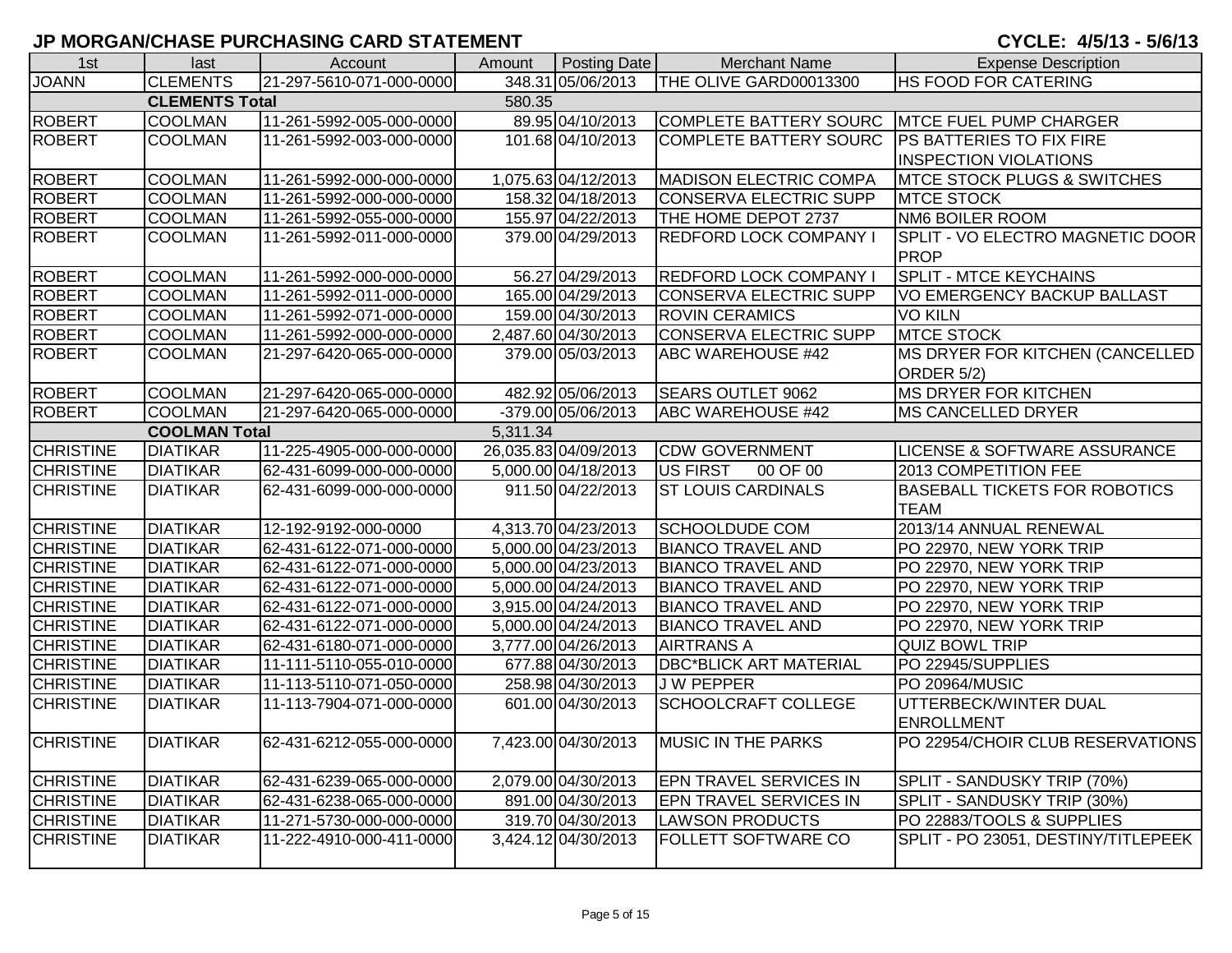| 1st              | last                  | Account                             | Amount     | Posting Date         | Merchant Name                      | <b>Expense Description</b>          |
|------------------|-----------------------|-------------------------------------|------------|----------------------|------------------------------------|-------------------------------------|
| <b>CHRISTINE</b> | <b>DIATIKAR</b>       | 11-225-4905-000-000-0000            |            | 6,132.12 04/30/2013  | <b>FOLLETT SOFTWARE CO</b>         | SPLIT - PO 23051, DESTINY/TITLEPEEK |
|                  |                       |                                     |            |                      |                                    |                                     |
| <b>CHRISTINE</b> | <b>DIATIKAR</b>       | 62-431-6111-071-000-0000            |            | 522.86 04/30/2013    | <b>FOLLETT EDUCATIONAL SE</b>      | PO 22898/WORLD HISTORY              |
| <b>CHRISTINE</b> | <b>DIATIKAR</b>       | 11-213-3130-000-313-0000            |            | 6,572.50 04/30/2013  | HRS-DBO                            | PO 22998, 3/13                      |
| <b>CHRISTINE</b> | <b>DIATIKAR</b>       | 62-431-6176-071-000-0000            |            | 50.00 04/30/2013     | <b>DUNCAN DISPOSAL SYSTEM</b>      | PO 20843, 4/13                      |
| <b>CHRISTINE</b> | <b>DIATIKAR</b>       | 11-261-4910-000-000-0000            |            | 529.00 04/30/2013    | <b>ARCH ENVIRONMENTAL GRO</b>      | PO 20645/HAZARDOUS WASTE            |
| <b>CHRISTINE</b> | <b>DIATIKAR</b>       | 11-261-4910-000-000-0000            |            | 481.50 04/30/2013    | <b>ARCH ENVIRONMENTAL GRO</b>      | PO 21938/MEDICAL WASTER             |
| <b>CHRISTINE</b> | <b>DIATIKAR</b>       | 11-261-4910-000-000-0611            |            | 4,500.50 04/30/2013  | <b>ARCH ENVIRONMENTAL GRO</b>      | PO 20616, STORMWATER                |
| <b>CHRISTINE</b> | <b>DIATIKAR</b>       | 62-431-6275-015-000-0000            |            | 71.64 04/30/2013     | SSI*SCHOOL SPECIALTY               | SPLIT - PO 22779, TAGBOARD          |
| <b>CHRISTINE</b> | <b>DIATIKAR</b>       | 11-111-5110-015-025-0000            |            | 560.22 04/30/2013    | SSI*SCHOOL SPECIALTY               | SPLIT - PO 22787, SUPPLIES          |
| <b>CHRISTINE</b> | <b>DIATIKAR</b>       | 62-431-6277-015-000-0000            |            | 191.88 04/30/2013    | SSI*CLASSROOM DIRECT               | PO 22933, READING SUPPLIES          |
| <b>CHRISTINE</b> | <b>DIATIKAR</b>       | 11-222-5310-071-000-0000            |            | 2,511.92 05/01/2013  | <b>TCD*GALE</b>                    | PO 22396, VIRTUAL REF EBOOK         |
| <b>CHRISTINE</b> | <b>DIATIKAR</b>       | 62-431-6099-000-000-0000            |            | 40.00 05/01/2013     | HERITAGE LOGO WORKS, L             | ROBOTICS STICKERS                   |
| <b>CHRISTINE</b> | <b>DIATIKAR</b>       | 62-431-6172-061-000-0000            |            | 1,050.00 05/02/2013  | <b>TEAM SPORTS</b>                 | SPLIT - PO 23101/SHIRTS             |
| <b>CHRISTINE</b> | <b>DIATIKAR</b>       | 62-431-6104-061-000-0000            |            | 206.00 05/02/2013    | <b>TEAM SPORTS</b>                 | SPLIT - PO 23101/CLOTHES            |
| <b>CHRISTINE</b> | <b>DIATIKAR</b>       | 62-431-6103-061-000-0000            |            | 2,025.00 05/02/2013  | <b>TEAM SPORTS</b>                 | SPLIT - PO 23101/WARM-UPS           |
| <b>CHRISTINE</b> | <b>DIATIKAR</b>       | 62-431-6172-061-000-0000            |            | 49.00 05/02/2013     | <b>TEAM SPORTS</b>                 | SPLIT - PO 22910/JACKET             |
| <b>CHRISTINE</b> | <b>DIATIKAR</b>       | 62-431-6103-061-000-0000            |            | 2,660.00 05/02/2013  | <b>TEAM SPORTS</b>                 | SPLIT - PO 22910/BAGS               |
| <b>CHRISTINE</b> | <b>DIATIKAR</b>       | 11-293-4910-000-000-0000            |            | 3,054.55 05/02/2013  | <b>PLYMOUTH NOVI 155</b>           | PO 20827/MARCH 13 TRAINER           |
| <b>CHRISTINE</b> | <b>DIATIKAR</b>       | 11-252-5910-000-000-0000            |            | 61.10 05/03/2013     | STAPLS7099641947000001             | <b>OFFICE SUPPLIES</b>              |
| <b>CHRISTINE</b> | <b>DIATIKAR</b>       | 62-431-6103-061-000-0000            |            | 2,452.00 05/03/2013  | <b>SERVICE SPORTS</b>              | SPLIT - PO 23016/SUPPLIES           |
| <b>CHRISTINE</b> | <b>DIATIKAR</b>       | 62-431-6117-061-000-0000            |            | 15,367.75 05/03/2013 | <b>SERVICE SPORTS</b>              | SPLIT - PO 23102/SUPPLIES           |
| <b>CHRISTINE</b> | <b>DIATIKAR</b>       | 11-113-7904-071-000-0000            |            | 1,068.20 05/06/2013  | <b>OCC DISTRICT OFFICE</b>         | WINTER 2013 DUAL ENROLLMENT         |
|                  | <b>DIATIKAR Total</b> |                                     | 129,785.45 |                      |                                    |                                     |
| CAROL            | <b>DIGLIO</b>         | 11-283-5990-000-000-0000            |            | 46.58 04/09/2013     | PICASSO CAFE INC.                  | <b>MEETING</b>                      |
| <b>CAROL</b>     | <b>DIGLIO</b>         | 11-283-5910-000-000-0000            |            | 16.51 04/15/2013     | <b>OFFICE MAX</b>                  | <b>OFFICE SUPPLIES</b>              |
| CAROL            | <b>DIGLIO</b>         | 11-283-5910-000-000-0000            |            | 26.99 04/17/2013     | <b>OFFICE MAX</b>                  | OFFICE SUPPLIES                     |
| <b>CAROL</b>     | <b>DIGLIO</b>         | 11-283-5990-000-000-0000            |            | 4.50 04/19/2013      | <b>RPS ANN ARBOR-METERQ02</b>      | <b>PARKING</b>                      |
| <b>CAROL</b>     | <b>DIGLIO</b>         | 11-283-5990-000-000-0000            |            | 4.50 04/19/2013      | <b>RPS ANN ARBOR-METERQ02</b>      | <b>PARKING</b>                      |
| <b>CAROL</b>     | <b>DIGLIO</b>         | 11-283-5990-000-000-0000            |            | 31.80 04/29/2013     | <b>FTD*FARMINGTON CENTER</b>       | <b>FLOWERS</b>                      |
|                  | <b>DIGLIO Total</b>   |                                     | 130.88     |                      |                                    |                                     |
| <b>KATY</b>      | <b>DINKELMANN</b>     | 62-431-6129-071-000-0000            |            | 322.00 04/16/2013    | DARNALL FR SPIRITSKS               | DANCE COMPANY SPIRITWEAR SOCKS      |
| <b>KATY</b>      | <b>DINKELMANN</b>     | 62-431-6169-071-000-0000            |            | 55.80 04/18/2013     | MEIJER INC #122<br>Q <sub>01</sub> | SUPPLIES FOR MUSICAL SET            |
| <b>KATY</b>      | <b>DINKELMANN</b>     | 11-113-5110-071-047-0000            |            | 68.78 04/22/2013     | <b>TARGET</b><br>00009225          | SKIRTS FOR DANCE 3 COSTUMES         |
| <b>KATY</b>      | <b>DINKELMANN</b>     | 11-113-5110-071-047-0000            |            | 278.36 04/24/2013    | <b>TARGET</b><br>00014654          | SKIRTS FOR DANCE 3 COSTUMES,        |
|                  |                       |                                     |            |                      |                                    | HANGERS, NOTECARDS AND              |
| <b>KATY</b>      |                       | DINKELMANN 11-113-5110-071-047-0000 |            | 199.90 04/24/2013    | <b>TARGET</b><br>00009225          | SKIRTS FOR DANCE 3 COSTUMES         |
| <b>KATY</b>      | <b>DINKELMANN</b>     | 11-113-5110-071-047-0000            |            | 219.89 04/25/2013    | <b>TARGET</b><br>00008722          | SKIRTS FOR DANCE 3 COSTUMES         |
| <b>KATY</b>      | <b>DINKELMANN</b>     | 62-431-6131-071-000-0000            |            | 11.59 04/25/2013     | JOANN ETC #2003                    | FABRIC FOR CHOREOGRAPHY CLASS       |
|                  |                       |                                     |            |                      |                                    | <b>COSTUME PATCHES</b>              |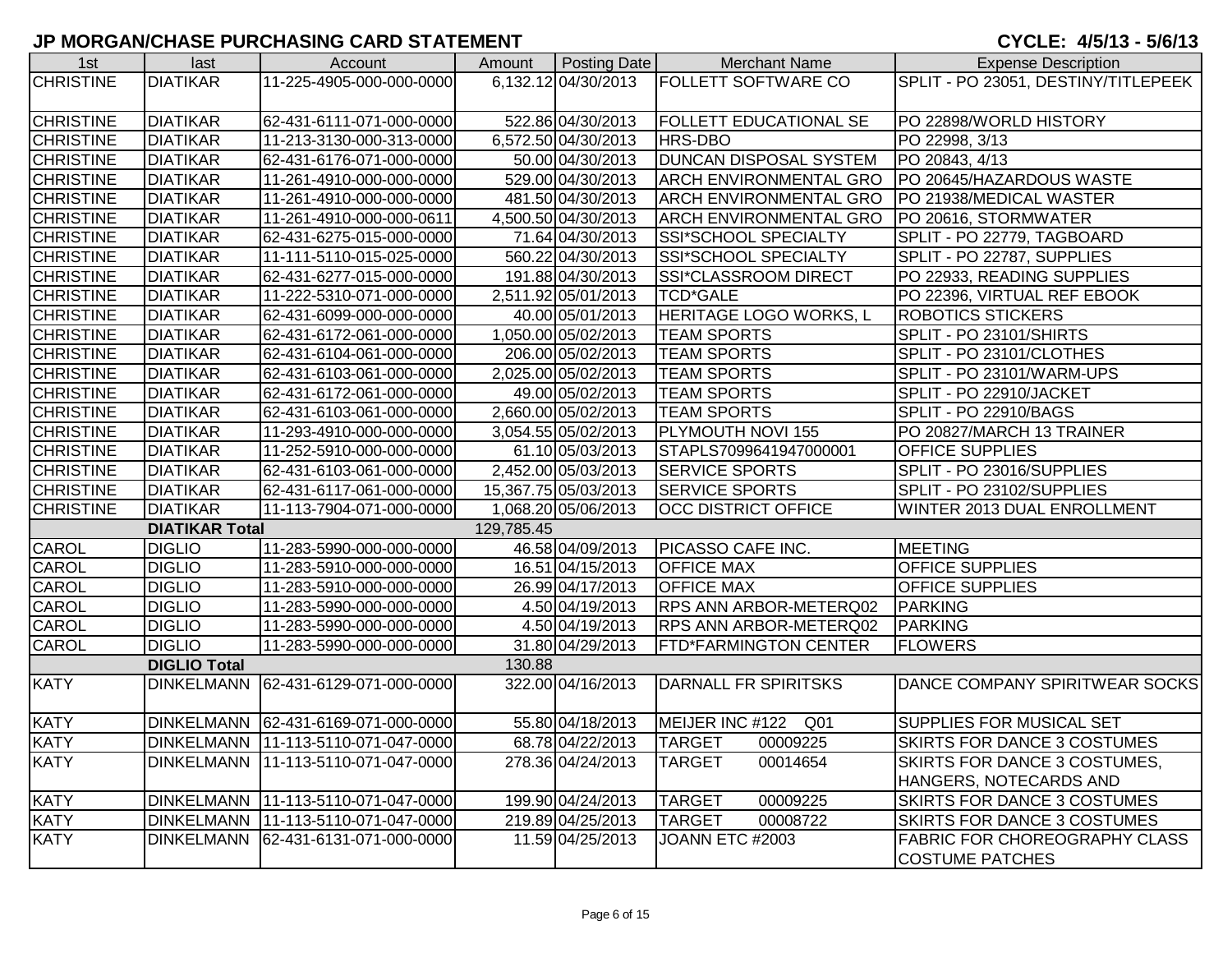| 1st            | last                    | Account                               | Amount   | Posting Date        | <b>Merchant Name</b>              | <b>Expense Description</b>              |
|----------------|-------------------------|---------------------------------------|----------|---------------------|-----------------------------------|-----------------------------------------|
| <b>KATY</b>    | <b>DINKELMANN</b>       | 11-113-5110-071-047-0000              |          | 80.93 04/29/2013    | MICHAELS #3723                    | SUPPLIES TO MAKE MASKS FOR              |
|                |                         |                                       |          |                     |                                   | <b>CHOREOGRAPHY CLASS</b>               |
| <b>KATY</b>    |                         | DINKELMANN   11-113-5110-071-047-0000 |          | 21.99 05/06/2013    | RUE21 #1137                       | SKIRT FOR CHOREOGRAPHY CLASS            |
|                |                         |                                       |          |                     |                                   | <b>COSTUME</b>                          |
|                | <b>DINKELMANN Total</b> |                                       | 1,259.24 |                     |                                   |                                         |
| <b>MICHAEL</b> | <b>DRAGOO</b>           | 11-261-5992-055-000-0000              |          | 409.27 04/18/2013   | <b>COCHRANE SUPPLY &amp; ENGI</b> | NM6 GYM AIR HANDLER                     |
| <b>MICHAEL</b> | <b>DRAGOO</b>           | 11-261-5992-055-000-0000              |          | 558.00 04/18/2013   | <b>COCHRANE SUPPLY &amp; ENGI</b> | <b>NM5 HEATING VALVES</b>               |
| <b>MICHAEL</b> | <b>DRAGOO</b>           | 11-261-5992-000-000-0000              |          | 38.50 04/22/2013    | DOWNRIVER REFRIG SUP C            | <b>MTCE TOOLS</b>                       |
| <b>MICHAEL</b> | <b>DRAGOO</b>           | 11-261-3220-000-000-0000              |          | 544.80 04/29/2013   | <b>MARRIOTT</b>                   | <b>MSBO CONFERENCE</b>                  |
| <b>MICHAEL</b> | <b>DRAGOO</b>           | 11-261-5992-065-000-0000              |          | 76.88 05/03/2013    | <b>WW GRAINGER</b>                | <b>MS CHILLED WATER PUMP</b>            |
| <b>MICHAEL</b> | <b>DRAGOO</b>           | 11-261-5992-005-000-0000              |          | 4.36 05/03/2013     | DOWNRIVER REFRIG SUP C            | <b>SPLIT - MTCE TOOL</b>                |
| <b>MICHAEL</b> | <b>DRAGOO</b>           | 11-261-5992-010-000-0000              |          | 2.85 05/03/2013     | DOWNRIVER REFRIG SUP C            | SPLIT - TRANS TOOL                      |
| <b>MICHAEL</b> | <b>DRAGOO</b>           | 11-261-4910-060-000-0000              |          | 330.50 05/06/2013   | <b>BASS</b>                       | SPLIT - ITC RM 101 ACTUATOR             |
| <b>MICHAEL</b> | <b>DRAGOO</b>           | 11-261-4910-012-000-0000              |          | 133.50 05/06/2013   | <b>BASS</b>                       | SPLIT - OH SAGE                         |
|                | <b>DRAGOO Total</b>     |                                       | 2,098.66 |                     |                                   |                                         |
| <b>MARIA</b>   | <b>FALLONE</b>          | 62-431-6277-014-000-0000              |          | 593.37 04/09/2013   | <b>REPACORP</b>                   | LIGHT PANELS FOR KK AND BZ              |
| <b>MARIA</b>   | <b>FALLONE</b>          | 62-431-6275-014-000-0000              |          | 30.00 04/25/2013    | <b>DUNCAN DISPOSAL SYSTEM</b>     | <b>RECYCLING 2 MONTHS</b>               |
| <b>MARIA</b>   | <b>FALLONE</b>          | 11-111-5110-014-025-0000              |          | 131.08 04/26/2013   | <b>RGS PAY*</b>                   | 2 DESK ORGANIZERS FOR OFFICE            |
| <b>MARIA</b>   | <b>FALLONE</b>          | 11-111-5110-014-045-0000              |          | 31.96 04/29/2013    | AMAZON.COM                        | <b>MULTIPLIER BOOKS</b>                 |
| <b>MARIA</b>   | <b>FALLONE</b>          | 11-111-5110-014-060-0000              |          | 178.08 05/01/2013   | <b>CURRIC ASSOC*BOOKS</b>         | QUICK WORD HANDBOOKS 2ND                |
|                |                         |                                       |          |                     |                                   | <b>GRADE</b>                            |
| <b>MARIA</b>   | <b>FALLONE</b>          | 11-111-5110-014-060-0000              |          | 309.38 05/03/2013   | <b>SSI*EPSCC</b>                  | FIRST GRADE WORDS I USE WHEN I          |
|                |                         |                                       |          |                     |                                   | <b>WRITE</b>                            |
|                |                         |                                       |          |                     |                                   | EPS DID NOT                             |
|                | <b>FALLONE Total</b>    |                                       | 1,273.87 |                     |                                   |                                         |
| <b>JAMES</b>   | <b>FULAR</b>            | 11-261-5993-071-000-0000              |          | 1,080.00 04/15/2013 | <b>ANGELO'S WHOLESALE</b>         | HS PARKING LOT ISLANDS                  |
| <b>JAMES</b>   | <b>FULAR</b>            | 11-261-5993-071-000-0000              |          | 540.00 04/15/2013   | <b>ANGELO'S WHOLESALE</b>         | HS PARKING LOT ISLANDS                  |
| <b>JAMES</b>   | <b>FULAR</b>            | 11-261-5993-000-000-0000              |          | 322.29 04/22/2013   | <b>RESIDEX, LLC</b>               | DISTRICT WEED CONTROL                   |
| <b>JAMES</b>   | <b>FULAR</b>            | 11-261-5993-000-000-0000              |          | 407.21 04/25/2013   | JOHN DEERE LANDSCAPES0            | <b>GRNDS IRRIGATION PARTS, INCLUDES</b> |
|                |                         |                                       |          |                     |                                   | <b>REFUND FOR TAXES OF</b>              |
| <b>JAMES</b>   | <b>FULAR</b>            | 11-261-5993-000-000-0000              |          | 290.48 04/26/2013   | <b>SPARTAN DISTRIBUTORS</b>       | <b>GRNDS STOCK IRRIGATION PARTS</b>     |
| <b>JAMES</b>   | <b>FULAR</b>            | 11-261-5993-071-000-0000              |          | 53.34 04/29/2013    | THE HOME DEPOT 2737               | <b>HS HARDBALL</b>                      |
| <b>JAMES</b>   | <b>FULAR</b>            | 11-261-5993-000-000-0000              |          | 180.00 05/06/2013   | <b>RESIDEX, LLC</b>               | SPLIT - GRNDS SEED FOR ATHLETIC         |
|                |                         |                                       |          |                     |                                   | <b>FIELDS</b>                           |
| <b>JAMES</b>   | <b>FULAR</b>            | 11-261-5993-015-000-0000              |          | 59.85 05/06/2013    | <b>RESIDEX, LLC</b>               | <b>SPLIT - DF WEED CONTROL</b>          |
|                | <b>FULAR Total</b>      |                                       | 2,933.17 |                     |                                   |                                         |
| <b>SETH</b>    | <b>FURLOW</b>           | 11-113-5110-071-414-0000              |          | 14.05 04/10/2013    | MEIJER INC #032<br>Q01            | MAKING YOGURT LAB IB BIOLOGY            |
| <b>SETH</b>    | <b>FURLOW</b>           | 11-113-5110-071-414-0000              |          | 43.14 04/17/2013    | <b>FLINN SCIENTIFIC, I</b>        | NUTRIENT BROTH FOR IB BIOLOGY           |
|                |                         |                                       |          |                     |                                   | <b>BACTERIA LABS</b>                    |
|                | <b>FURLOW Total</b>     |                                       | 57.19    |                     |                                   |                                         |
| <b>MEGAN</b>   | <b>GILMORE</b>          | 11-351-5110-000-953-0000              |          | 23.46 04/23/2013    | <b>TARGET</b><br>00014654         | <b>CLASSROOM SUPPLIES</b>               |
|                | <b>GILMORE Total</b>    |                                       | 23.46    |                     |                                   |                                         |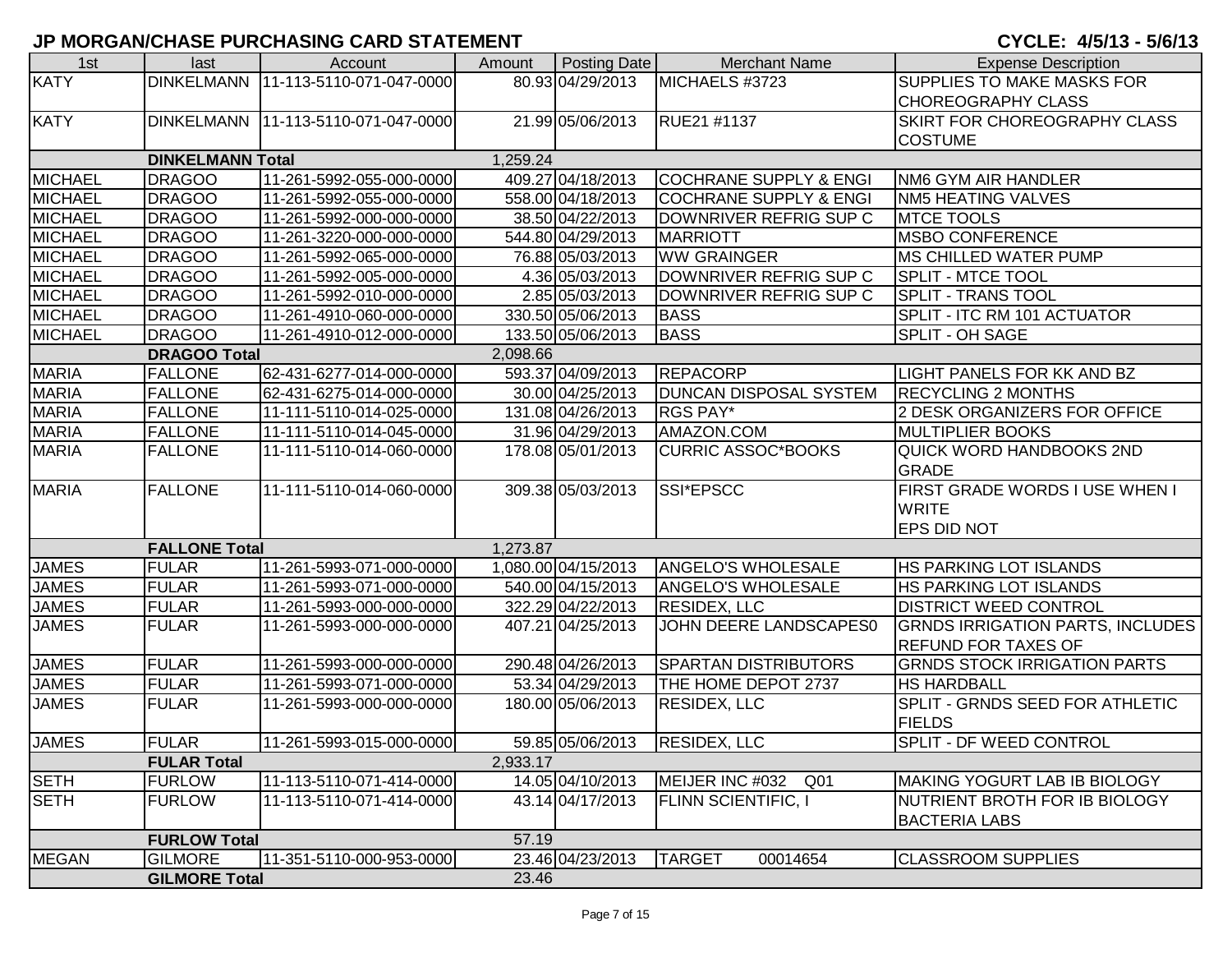| 1st              | last                          | Account                              | Amount | Posting Date        | <b>Merchant Name</b>               | <b>Expense Description</b>             |
|------------------|-------------------------------|--------------------------------------|--------|---------------------|------------------------------------|----------------------------------------|
| <b>MARGARET</b>  |                               | GONZALEZ-SH 62-431-6257-065-000-0000 |        | 50.00 04/22/2013    | <b>MICHICAN HUMANE SOCIET</b>      | <b>DONATION FROM AFTERNOON</b>         |
|                  |                               |                                      |        |                     |                                    | <b>ACTIVITY PHOTO BOOTH COLLECT</b>    |
| <b>MARGARET</b>  |                               | GONZALEZ-SH 11-112-5110-065-065-0000 |        | 3.99 04/24/2013     | MEIJER INC #122<br>Q <sub>01</sub> | APPLE LAB ON DECOMPOSITION             |
| <b>MARGARET</b>  |                               | GONZALEZ-SH 62-431-6257-065-000-0000 |        | 25.64 04/26/2013    | SAMSCLUB #6657                     | TREATS FOR ACTIVITY AFTERNOON          |
|                  |                               |                                      |        |                     |                                    | <b>HELD ON APRIL 26TH</b>              |
| <b>MARGARET</b>  |                               | GONZALEZ-SH62-431-6257-065-000-0000  |        | 200.00 05/01/2013   | <b>NICK ANDERSON</b>               | DJ FEES FOR ACTIVITY AFTERNOON         |
|                  |                               |                                      |        |                     |                                    | HELD ON APRIL 26, 201                  |
| <b>MARGARET</b>  |                               | GONZALEZ-SH 11-112-5110-065-065-0000 |        | 227.20 05/06/2013   | EDUCATIONAL INNOVATION             | 7TH GRADE SCIENCE DEPARTMENT           |
|                  |                               |                                      |        |                     |                                    | <b>LAB SUPPLIES</b>                    |
|                  | <b>GONZALEZ-SHEERAN Total</b> |                                      | 506.83 |                     |                                    |                                        |
| <b>BRIAN</b>     | <b>GORDON</b>                 | 62-431-6104-061-000-0000             |        | 26.00 04/16/2013    | SPARTAN HALL OF FAME C             | LUNCH FOR MHSAA MEETING                |
| <b>BRIAN</b>     | <b>GORDON</b>                 | 62-431-6104-061-000-0000             |        | 14.08 04/19/2013    | <b>BAY SIDE SPORTS GRILLE</b>      | LUNCH FOR KLAA MEETING                 |
| <b>BRIAN</b>     | <b>GORDON</b>                 | 62-431-6104-061-000-0000             |        | 67.99 04/24/2013    | PENN STATION                       | LUNCH FOR ATHLETES AFTER               |
|                  |                               |                                      |        |                     |                                    | <b>FUNERAL</b>                         |
|                  | <b>GORDON Total</b>           |                                      | 108.07 |                     |                                    |                                        |
| <b>CHRISTINE</b> | <b>HARRIS</b>                 | 62-431-6355-031-000-0000             |        | 41.19 04/16/2013    | ILP*INSECT LORE                    | <b>SCIENCE EXPERIMENT SUPPLIES</b>     |
| <b>CHRISTINE</b> | <b>HARRIS</b>                 | 62-431-6355-031-000-0000             |        | 4.67 05/06/2013     | <b>HILLERS MARKET</b>              | <b>SCIENCE SUPPLIES AND MOTHER'S</b>   |
|                  |                               |                                      |        |                     |                                    | DAY PARENT BREAKFAST                   |
|                  | <b>HARRIS Total</b>           |                                      | 45.86  |                     |                                    |                                        |
| <b>BETH</b>      | <b>HENDERSON</b>              | 11-252-5910-000-000-0000             |        | 81.61 04/18/2013    | STAPLS7098971766000001             | OFFICE SUPPLIES - BUSINESS OFFICE      |
|                  |                               |                                      |        |                     |                                    |                                        |
| <b>BETH</b>      | <b>HENDERSON</b>              | 11-252-5910-000-000-0000             |        | 21.72 04/24/2013    | STAPLS7099227393000001             | OFFICE SUPPLIES - BUSINESS OFFICE      |
|                  |                               |                                      |        |                     |                                    |                                        |
| <b>BETH</b>      | <b>HENDERSON</b>              | 11-252-5910-000-000-0000             |        | 10.98 04/29/2013    | STAPLS7099455621000002             | OFFICE SUPPLIES - BUSINESS OFFICE      |
|                  |                               |                                      |        |                     |                                    |                                        |
| <b>BETH</b>      | <b>HENDERSON</b>              | 11-252-5910-000-000-0000             |        | 72.00 04/29/2013    | STAPLS7099455621000001             | OFFICE SUPPLIES - BUSINESS OFFICE      |
|                  |                               |                                      |        |                     |                                    |                                        |
|                  | <b>HENDERSON Total</b>        |                                      | 186.31 |                     |                                    |                                        |
| <b>SHEILA</b>    | <b>HOLLY</b>                  | 11-112-5110-065-411-0000             |        | 24.52 04/11/2013    | AMAZON.COM                         | <b>COACHING OFFICE SUPPLIES</b>        |
| <b>SHEILA</b>    | <b>HOLLY</b>                  | 11-221-3220-000-411-0000             |        | 215.00 04/16/2013   | <b>MFEL</b>                        | <b>GOVERNOR'S EDUCATION SUMMIT, RJ</b> |
|                  |                               |                                      |        |                     |                                    | WEBBER, 4.22.13                        |
| <b>SHEILA</b>    | <b>HOLLY</b>                  | 11-221-3220-000-411-0000             |        | 25.00 04/17/2013    | OAKLAND SCHOOLS-RC INT             | <b>CCSS-M BIG CHANGES WORKSHOP,</b>    |
|                  |                               |                                      |        |                     |                                    | OAKLAND SCHOOLS, KARIN                 |
| <b>SHEILA</b>    | <b>HOLLY</b>                  | 11-221-3220-000-411-0000             |        | 25.00 04/17/2013    | OAKLAND SCHOOLS-RC INT             | CCSS-M BIG CHANGES WORKSHOP,           |
|                  |                               |                                      |        |                     |                                    | OAKLAND SCHOOLS, MARY D                |
| <b>SHEILA</b>    | <b>HOLLY</b>                  | 11-221-3220-000-411-0000             |        | 60.00 04/23/2013    | <b>MACOMB INTRMDT SCH DIS</b>      | <b>GLAILEO LEADERSHIP CONSORTIUM,</b>  |
|                  |                               |                                      |        |                     |                                    | <b>DIANA STOTLER</b>                   |
| <b>SHEILA</b>    | <b>HOLLY</b>                  | 11-221-3220-000-411-0000             |        | 13.60 04/24/2013    | AMWAY GRAND PLZ HTL F              | MPAAA CONFERENCE EXPENSE               |
| <b>SHEILA</b>    | <b>HOLLY</b>                  | 11-113-5210-071-414-0000             |        | 3,379.04 04/25/2013 | SSI*SCHOOL SPECIALTY               | <b>IB ART DISPLAY BOARDS</b>           |
| <b>SHEILA</b>    | <b>HOLLY</b>                  | 11-221-3220-000-411-0000             |        | 13.59 04/25/2013    | AMWAY GRAND PLZ HTL F              | <b>MPAAA CONFERENCE EXPENSE</b>        |
| <b>SHEILA</b>    | <b>HOLLY</b>                  | 11-112-5110-065-411-0000             |        | 498.33 04/26/2013   | FOLLETT SOFTWARE CO                | <b>GUIDED READING LIBRARY LABELS</b>   |
| <b>SHEILA</b>    | <b>HOLLY</b>                  | 11-111-5110-014-411-0000             |        | 1,697.00 04/30/2013 | <b>HAMERAY PUBLISHING</b>          | SPECIAL EDUCATION BOOKS                |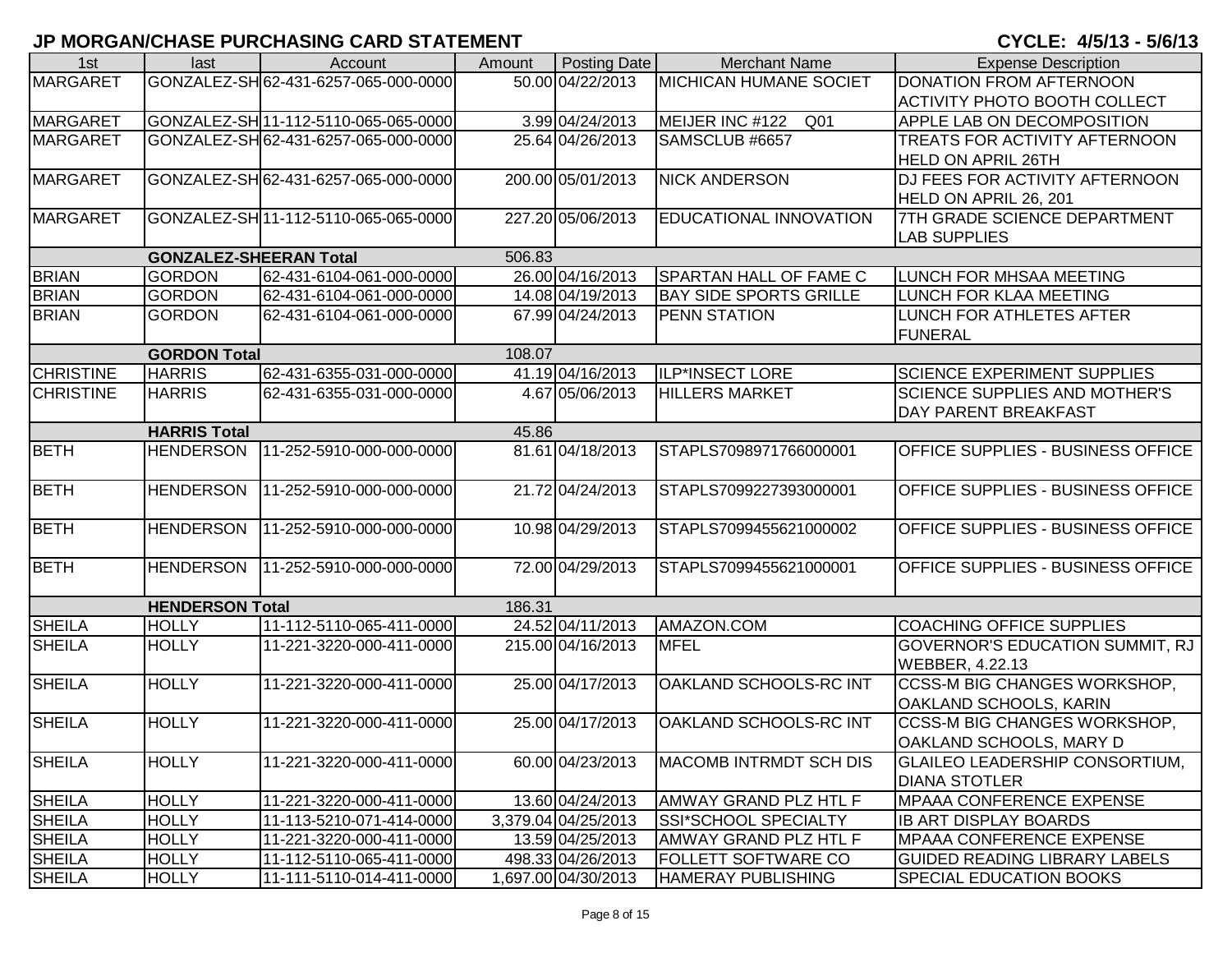| 1st              | last                  | Account                  | Amount   | Posting Date        | <b>Merchant Name</b>               | <b>Expense Description</b>                          |
|------------------|-----------------------|--------------------------|----------|---------------------|------------------------------------|-----------------------------------------------------|
| <b>SHEILA</b>    | <b>HOLLY</b>          | 11-111-5110-014-411-0000 |          | 1,665.20 05/01/2013 | <b>STEPS TO LITERACY</b>           | SPECIAL EDUCATION BOOKS                             |
| <b>SHEILA</b>    | <b>HOLLY</b>          | 11-371-4910-000-276-7663 |          | 525.00 05/02/2013   | MOORE COLLEGE OF ART A             | TITLE IIA-CATHOLIC CENTRAL,                         |
|                  |                       |                          |          |                     |                                    | <b>CURRICULUM WORKSHOP</b>                          |
| <b>SHEILA</b>    | <b>HOLLY</b>          | 11-111-5110-014-411-0000 |          | -360.00 05/03/2013  | <b>STEPS TO LITERACY</b>           | <b>REFUND ON BOOKS OUT OF STOCK</b>                 |
| <b>SHEILA</b>    | <b>HOLLY</b>          | 11-221-5990-000-411-0000 |          | 71.71 05/03/2013    | JETS PIZZA #46                     | <b>REPORT CARD COMMITTEE</b>                        |
| <b>SHEILA</b>    | <b>HOLLY</b>          | 11-221-3220-000-411-0000 |          | -225.00 05/06/2013  | OAKLAND SCHOOLS-RC INT             | <b>REFUND FOR CANCELLED PD</b>                      |
|                  |                       |                          |          |                     |                                    | <b>SESSIONS</b>                                     |
| <b>SHEILA</b>    | <b>HOLLY</b>          | 11-221-3220-000-411-0000 |          | -45.00 05/06/2013   | OAKLAND SCHOOLS-RC INT             | <b>REFUND FOR CANCELLED PD</b>                      |
|                  |                       |                          |          |                     |                                    | <b>SESSIONS</b>                                     |
|                  | <b>HOLLY Total</b>    |                          | 7,582.99 |                     |                                    |                                                     |
| <b>DIANE</b>     | <b>HOSKINS</b>        | 11-131-5210-000-000-6710 |          | 164.90 04/10/2013   | AMAZON.COM                         | <b>CLASSROOM BOOKS</b>                              |
| <b>DIANE</b>     | <b>HOSKINS</b>        | 11-131-5210-000-000-6710 |          | 98.75 04/10/2013    | <b>NEW READERS PRESS</b>           | <b>CLASSROOM BOOKS</b>                              |
| <b>DIANE</b>     | <b>HOSKINS</b>        | 11-131-5210-000-000-6710 |          | 15.95 04/10/2013    | <b>AMAZON MKTPLACE PMTS</b>        | <b>CLASSROOM BOOK</b>                               |
| <b>DIANE</b>     | <b>HOSKINS</b>        | 11-131-5210-000-000-6710 |          | 80.95 04/11/2013    | <b>THE CRITICAL THINKING</b>       | <b>CLASSROOM BOOKS</b>                              |
| <b>DIANE</b>     | <b>HOSKINS</b>        | 11-131-5210-000-000-6710 |          | 67.60 04/12/2013    | <b>FOLLETT EDUCATIONAL SE</b>      | <b>BOOKS</b>                                        |
| <b>DIANE</b>     | <b>HOSKINS</b>        | 11-131-5110-000-000-6710 |          | 32.98 04/12/2013    | AMAZON.COM                         | <b>TEACHER SUPPLIES</b>                             |
| <b>DIANE</b>     | <b>HOSKINS</b>        | 62-431-6301-033-000-0000 |          | 29.39 04/18/2013    | GFS MKTPLC #0174                   | <b>FOOD FOR STUDENTS</b>                            |
| <b>DIANE</b>     | <b>HOSKINS</b>        | 11-131-5210-000-000-6710 |          | 200.75 04/22/2013   | AMAZON.COM                         | <b>CLASSROOM BOOKS</b>                              |
| <b>DIANE</b>     | <b>HOSKINS</b>        | 11-131-5210-000-000-6710 |          | 9.06 04/23/2013     | <b>FOLLETT EDUCATIONAL SE</b>      | <b>BOOKS</b>                                        |
| <b>DIANE</b>     | <b>HOSKINS</b>        | 62-431-6301-033-000-0000 |          | 40.67 05/03/2013    | WAL-MART #5893                     | <b>FOOD FOR STUDENTS</b>                            |
|                  | <b>HOSKINS Total</b>  |                          | 741.00   |                     |                                    |                                                     |
| <b>ANDREA</b>    | <b>JACOBS</b>         | 62-431-6256-065-000-0000 |          | 47.03 04/12/2013    | LEOS CONEY ISLAND #11              | LUNCH AFTER TRIP TO PARK AND REC                    |
|                  |                       |                          |          |                     |                                    |                                                     |
| <b>ANDREA</b>    | <b>JACOBS</b>         | 62-431-6256-065-000-0000 |          | 121.94 04/17/2013   | MEIJER INC #109<br>Q <sub>01</sub> | <b>SUPPLIES FOR CART</b>                            |
| <b>ANDREA</b>    | <b>JACOBS</b>         | 62-431-6256-065-000-0000 |          | 149.67 05/06/2013   | MEIJER INC #109<br>Q <sub>01</sub> | SUPPLIES FOR CINCO DE MAYO UNIT                     |
|                  |                       |                          |          |                     |                                    | <b>AND LUNCH</b>                                    |
|                  | <b>JACOBS Total</b>   |                          | 318.64   |                     |                                    |                                                     |
| <b>CHRISTINE</b> | <b>JARRELL</b>        | 11-131-5110-000-000-6710 |          | 308.75 05/03/2013   | DMI* DELL K-12 PTR                 | TONER FOR OFFICE PRINTER                            |
|                  | <b>JARRELL Total</b>  |                          | 308.75   |                     |                                    |                                                     |
| <b>JOHN</b>      | <b>JUOPPERI</b>       | 11-261-5992-055-000-0000 |          | -223.01 04/08/2013  | <b>PITTSBURGH PAINTS 9455</b>      | NM6 GYM PAINT REFUND FOR TAX                        |
| <b>JOHN</b>      | <b>JUOPPERI</b>       | 11-261-5992-055-000-0000 |          | 223.01 04/08/2013   | <b>PITTSBURGH PAINTS 9455</b>      | NM6 GYM PAINT - TAX CHARGED                         |
| <b>JOHN</b>      | <b>JUOPPERI</b>       | 11-261-5992-001-000-0000 |          | 323.56 04/15/2013   | <b>REDFORD LOCK COMPANY</b>        | <b>ESB FRONT DOORS</b>                              |
| <b>JOHN</b>      | <b>JUOPPERI</b>       | 11-261-5992-071-000-0000 |          | 17.48 04/17/2013    | THE HOME DEPOT 2737                | SPLIT - HS ROOF                                     |
| <b>JOHN</b>      | <b>JUOPPERI</b>       | 11-261-5992-012-000-0000 |          | 17.48 04/17/2013    | THE HOME DEPOT 2737                | SPLIT - OH ROOF                                     |
| <b>JOHN</b>      | <b>JUOPPERI</b>       | 11-261-5992-014-000-0000 |          | 17.47 04/17/2013    | THE HOME DEPOT 2737                | SPLIT - PV ROOF                                     |
| <b>JOHN</b>      | <b>JUOPPERI</b>       | 11-261-5992-055-000-0000 |          | 169.20 04/29/2013   | THE HOME DEPOT 2737                | <b>NM6 PORTABLE</b>                                 |
| <b>JOHN</b>      | <b>JUOPPERI</b>       | 11-261-5992-071-000-0000 |          | 13.94 05/03/2013    | THE HOME DEPOT 2737                | <b>SPLIT - HS KITCHEN</b>                           |
| <b>JOHN</b>      | <b>JUOPPERI</b>       | 11-261-5992-012-000-0000 |          | 65.30 05/03/2013    | THE HOME DEPOT 2737                | <b>SPLIT - OH WINDOWS</b>                           |
|                  | <b>JUOPPERI Total</b> |                          | 624.43   |                     |                                    |                                                     |
| <b>PATRICIA</b>  | KORTLANDT             | 11-221-3220-011-000-0000 |          | 390.50 05/01/2013   |                                    | REI*GREENWOODHEINEMANN BENCHMARK SCORING SYSTEM FOR |
|                  |                       |                          |          |                     |                                    | <b>OBTAINING READING LEVEL</b>                      |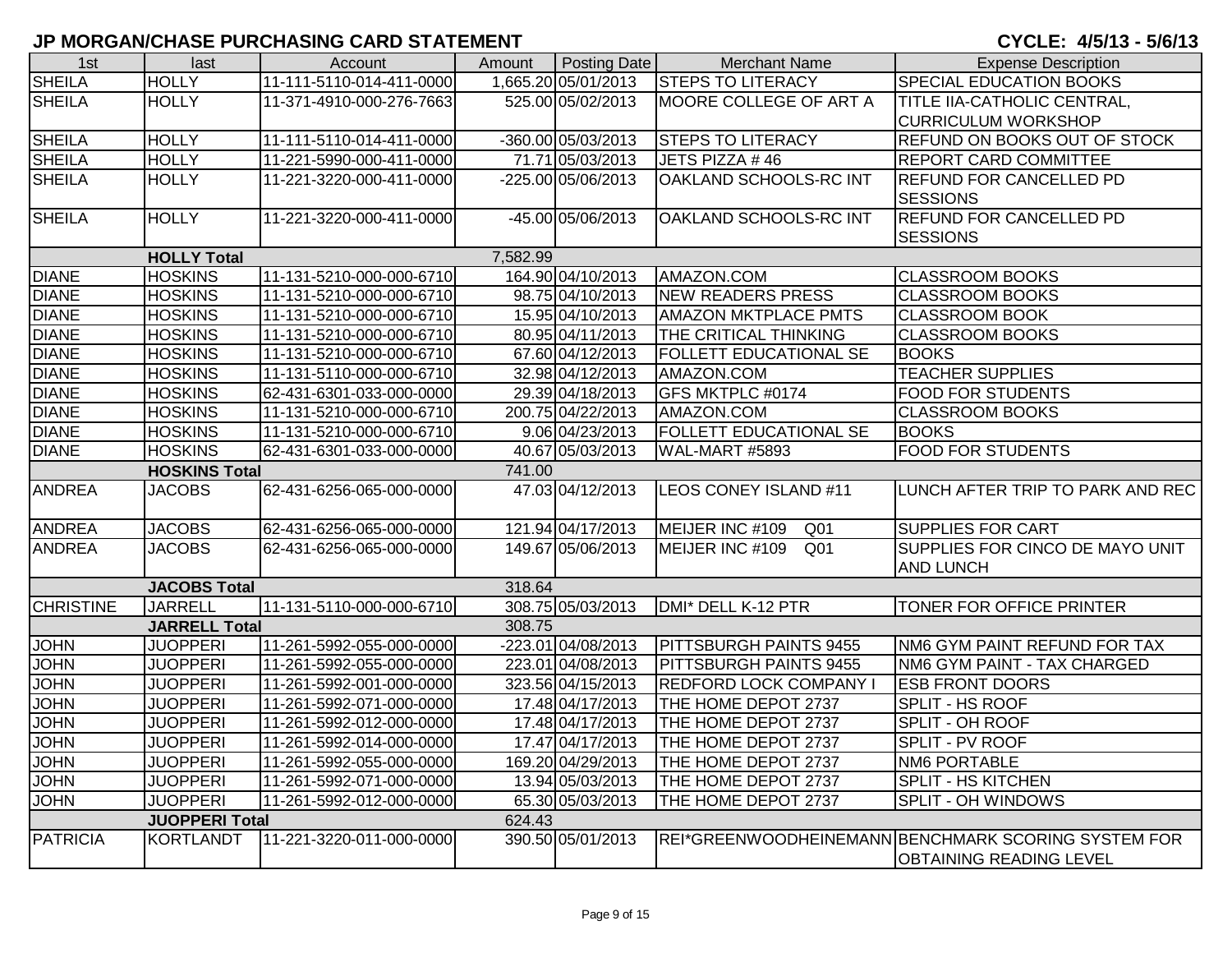| 1st              | last                           | Account                  | Amount   | Posting Date        | <b>Merchant Name</b>          | <b>Expense Description</b>                 |  |  |  |  |
|------------------|--------------------------------|--------------------------|----------|---------------------|-------------------------------|--------------------------------------------|--|--|--|--|
| <b>PATRICIA</b>  | <b>KORTLANDT</b>               | 11-221-3220-011-000-0000 |          | 170.40 05/02/2013   | STAPLS7099592444000001        | FOLDERS FOR 2ND AND 4TH GRADES             |  |  |  |  |
|                  |                                |                          |          |                     |                               |                                            |  |  |  |  |
| <b>PATRICIA</b>  | KORTLANDT                      | 11-221-3220-011-000-0000 |          | 127.95 05/06/2013   | SSI*SCHOOL SPECIALTY          | <b>ENVELOPES FOR KINDERGARTEN</b>          |  |  |  |  |
| PATRICIA         | KORTLANDT                      | 11-241-5910-011-000-0000 |          | 176.02 05/06/2013   | SSI*SCHOOL SPECIALTY          | <b>OFFICE SUPPLIES FOR END OF YEAR</b>     |  |  |  |  |
|                  |                                |                          |          |                     |                               |                                            |  |  |  |  |
| <b>PATRICIA</b>  | <b>KORTLANDT</b>               | 11-221-3220-011-000-0000 |          | 164.89 05/06/2013   | SSI*SCHOOL SPECIALTY          | FOLDERS FOR 2ND AND 4TH                    |  |  |  |  |
| PATRICIA         | <b>KORTLANDT</b>               | 11-221-3220-011-000-0000 |          | 434.40 05/06/2013   | SSI*SCHOOL SPECIALTY          | <b>BINDERS FOR KINDERGARTEN</b>            |  |  |  |  |
|                  | <b>KORTLANDT Total</b>         |                          | 1,464.16 |                     |                               |                                            |  |  |  |  |
| <b>MARGARET</b>  | <b>LAINE</b>                   | 62-431-6105-071-000-0000 |          | 41.00 04/11/2013    | COLLEGEBOARD*STORE            | AP PHYSICS RELEASED EXAMS                  |  |  |  |  |
| <b>MARGARET</b>  | <b>LAINE</b>                   | 11-113-4910-071-414-0000 |          | 850.00 04/18/2013   | <b>FLORIDA LEAGUE OF IB S</b> | IB TRAINING TOK NEW TEACHER                |  |  |  |  |
|                  |                                |                          |          |                     |                               | <b>REGISTRATION</b>                        |  |  |  |  |
| <b>MARGARET</b>  | <b>LAINE</b>                   | 62-431-6105-071-000-0000 |          | 543.96 04/18/2013   | <b>AMAZON MKTPLACE PMTS</b>   | 4 AUDIO RECORDERS FOR AP                   |  |  |  |  |
|                  |                                |                          |          |                     |                               | <b>TESTING</b>                             |  |  |  |  |
| <b>MARGARET</b>  | <b>LAINE</b>                   | 11-113-4910-071-414-0000 |          | 106.08 04/26/2013   | INT BACCALAUREATE ORG         | <b>GRADUATION PINS FOR IB DIIPLOMA</b>     |  |  |  |  |
|                  |                                |                          |          |                     |                               | <b>STUDENTS</b>                            |  |  |  |  |
| <b>MARGARET</b>  | <b>LAINE</b>                   | 62-431-6105-071-000-0000 |          | 625.00 05/02/2013   | <b>PAYPAL *LCSEASTAPSU</b>    | AP BIOLOGY TEACHER TRAINING                |  |  |  |  |
| <b>MARGARET</b>  | <b>LAINE</b>                   | 11-113-4910-071-414-0000 |          | 106.08 05/06/2013   | INT BACCALAUREATE ORG         | <b>SUPPLIES</b>                            |  |  |  |  |
|                  | 2,272.12<br><b>LAINE Total</b> |                          |          |                     |                               |                                            |  |  |  |  |
| <b>ELIZABETH</b> | <b>LAMBERT</b>                 | 11-261-5992-071-000-0000 |          | 74.12 04/05/2013    | AQUATIC SOURCE, LLC           | <b>HS POOL</b>                             |  |  |  |  |
| <b>ELIZABETH</b> | <b>LAMBERT</b>                 | 11-261-5990-000-000-0000 |          | 183.72 04/08/2013   | CINTAS #721                   | <b>MTCE UNIFORM</b>                        |  |  |  |  |
| ELIZABETH        | <b>LAMBERT</b>                 | 11-261-5992-000-000-0000 |          | 458.00 04/08/2013   | <b>BEST PLUMBING SPECIALT</b> | <b>MTCE EYES FOR SINKS</b>                 |  |  |  |  |
| ELIZABETH        | LAMBERT                        | 11-261-3840-000-000-0000 |          | 3,288.50 04/08/2013 | <b>WM EZPAY</b>               | <b>DISTRICT WASTE &amp; TRASH DISPOSAL</b> |  |  |  |  |
| ELIZABETH        | LAMBERT                        | 11-261-4910-071-000-0000 |          | 504.62 04/09/2013   | THYSSENKRUPP ELEV ORAC        | HS ELEVATOR MAINTENANCE 4/1/2013           |  |  |  |  |
|                  |                                |                          |          |                     |                               | TO 6/30/2013                               |  |  |  |  |
| ELIZABETH        | <b>LAMBERT</b>                 | 11-261-4910-012-000-0000 |          | 600.00 04/09/2013   | <b>MICHIGAN STUMP REMOVAL</b> | OH TREES REMOVED                           |  |  |  |  |
| ELIZABETH        | LAMBERT                        | 11-261-5992-071-000-0000 |          | 133.17 04/11/2013   | NUCO <sub>2</sub>             | HS POOL                                    |  |  |  |  |
| <b>ELIZABETH</b> | LAMBERT                        | 11-261-4910-071-000-0000 |          | 2,320.00 04/11/2013 | <b>ALL CITY ROOTER</b>        | HS PIT NEAR TRACK & PIT NEAR BUS           |  |  |  |  |
|                  |                                |                          |          |                     |                               | <b>DROP OFF CLEANED</b>                    |  |  |  |  |
| ELIZABETH        | <b>LAMBERT</b>                 | 11-261-5990-000-000-0000 |          | 55.00 04/12/2013    | <b>OCCUPATIONAL HLTH PRTN</b> | <b>MTCE PHYSICAL FOR NESMITH</b>           |  |  |  |  |
| ELIZABETH        | <b>LAMBERT</b>                 | 11-261-4910-005-000-0000 |          | 65.00 04/12/2013    | <b>HADLEYS TOWING LLC</b>     | <b>MTCE RUSS'S TRUCK</b>                   |  |  |  |  |
| <b>ELIZABETH</b> | <b>LAMBERT</b>                 | 11-261-5992-000-000-0000 |          | 203.78 04/12/2013   | <b>BEST PLUMBING SPECIALT</b> | <b>MTCE FAUCET</b>                         |  |  |  |  |
| ELIZABETH        | <b>LAMBERT</b>                 | 11-261-4910-071-000-0000 |          | 950.40 04/12/2013   | AMERICAN FLAG AND BANN        | <b>HS FLAG POLES</b>                       |  |  |  |  |
| <b>ELIZABETH</b> | <b>LAMBERT</b>                 | 11-261-5710-000-000-0000 |          | 372.81 04/15/2013   | <b>ATLAS OIL</b>              | <b>MTCE FUEL</b>                           |  |  |  |  |
| ELIZABETH        | LAMBERT                        | 11-261-5992-000-000-0000 |          | 76.94 04/16/2013    | <b>AIRGASS NORTH</b>          | <b>MTCE WELDING</b>                        |  |  |  |  |
| ELIZABETH        | <b>LAMBERT</b>                 | 11-261-4910-071-000-0000 |          | 140.00 04/16/2013   | <b>AQUATIC SOURCE, LLC</b>    | <b>HS POOL</b>                             |  |  |  |  |
| <b>ELIZABETH</b> | <b>LAMBERT</b>                 | 11-261-5992-071-000-0000 |          | 1,368.00 04/17/2013 | <b>BEST PLUMBING SPECIALT</b> | HS AUTO SINK SENSORS                       |  |  |  |  |
| <b>ELIZABETH</b> | LAMBERT                        | 11-261-5993-000-000-0000 |          | 2,685.02 04/18/2013 | <b>RESIDEX, LLC</b>           | <b>GRNDS ATHLETIC FIELDS FERTILIZER,</b>   |  |  |  |  |
|                  |                                |                          |          |                     |                               | <b>WEED CONTROL</b>                        |  |  |  |  |
| <b>ELIZABETH</b> | LAMBERT                        | 11-261-5992-055-000-0000 |          | 157.79 04/18/2013   | PITTSBURGH PAINTS 9455        | NM6 GYM PAINT                              |  |  |  |  |
| <b>ELIZABETH</b> | LAMBERT                        | 11-261-5992-011-000-0000 |          | 247.89 04/18/2013   | <b>BEST PLUMBING SPECIALT</b> | <b>VO GIRLS BATHROOM</b>                   |  |  |  |  |
| <b>ELIZABETH</b> | <b>LAMBERT</b>                 | 11-266-4934-000-000-0000 |          | 10.00 04/19/2013    | <b>PROTECTION ONE ALARM</b>   | <b>ESB BUILDING SECURITY</b>               |  |  |  |  |
| <b>ELIZABETH</b> | <b>LAMBERT</b>                 | 11-266-4934-000-000-0000 |          | 949.25 04/19/2013   | <b>PROTECTION ONE ALARM</b>   | <b>DIST BUILDING SECURITY</b>              |  |  |  |  |
|                  |                                |                          |          |                     |                               |                                            |  |  |  |  |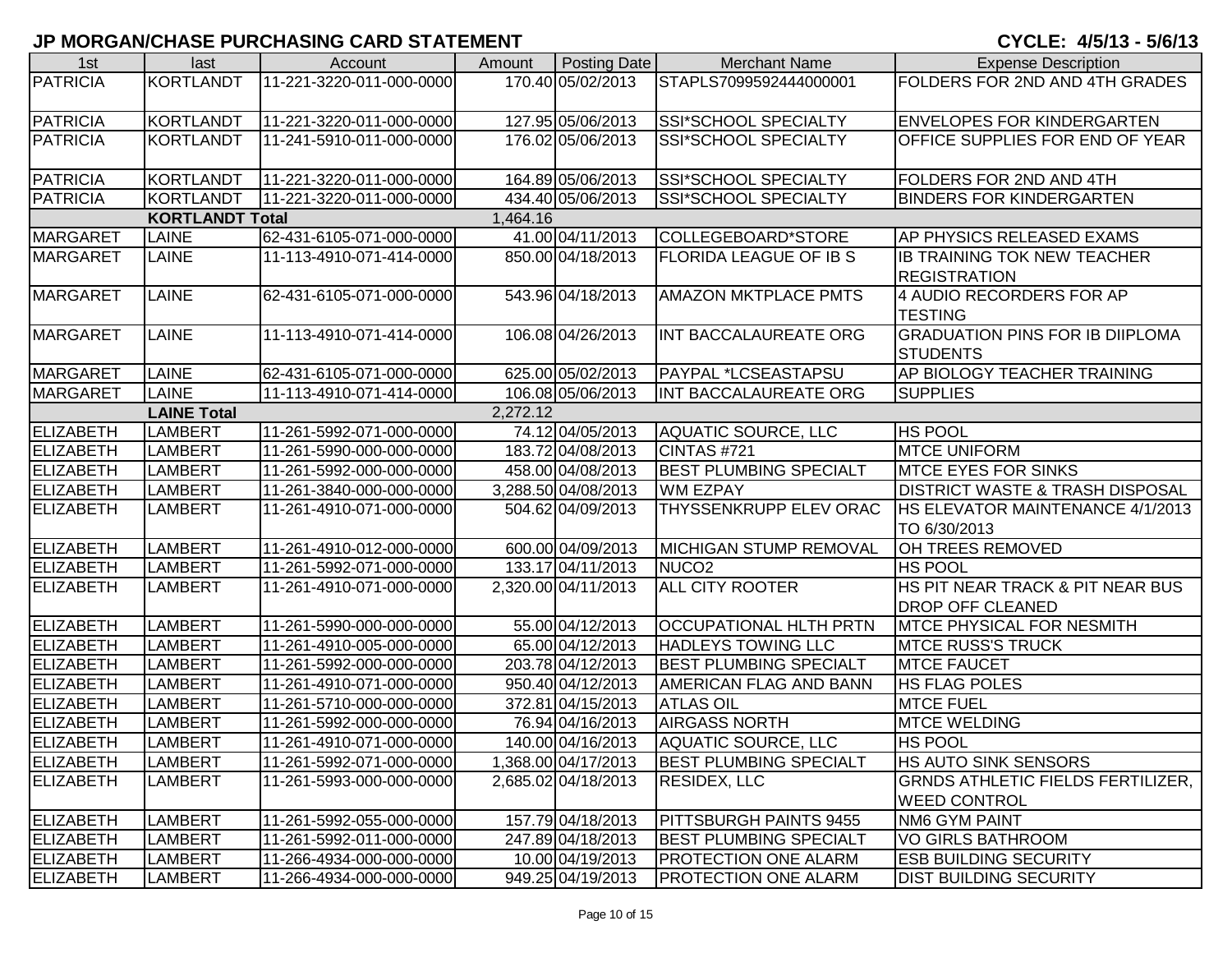| 1st                     | last                 | Account                  | Amount    | Posting Date        | <b>Merchant Name</b>          | <b>Expense Description</b>       |
|-------------------------|----------------------|--------------------------|-----------|---------------------|-------------------------------|----------------------------------|
| ELIZABETH               | <b>LAMBERT</b>       | 11-261-4910-065-000-0000 |           | 3,763.70 04/22/2013 | <b>DE-CAL INC</b>             | <b>MS HOT WATER HEATING LEAK</b> |
|                         |                      |                          |           |                     |                               | <b>REPAIR</b>                    |
| <b>ELIZABETH</b>        | <b>LAMBERT</b>       | 11-261-4910-015-000-0000 |           | 25.00 04/22/2013    | <b>ERADICO SERVICES INC</b>   | SPLIT - DF PEST SERVICES         |
| <b>ELIZABETH</b>        | LAMBERT              | 11-261-4910-055-000-0000 |           | 34.00 04/22/2013    | <b>ERADICO SERVICES INC</b>   | SPLIT - NM PEST SERVICES         |
| <b>ELIZABETH</b>        | <b>LAMBERT</b>       | 11-261-4910-071-000-0000 |           | 30.00 04/22/2013    | <b>ERADICO SERVICES INC</b>   | SPLIT - HS PEST SERVICES         |
| ELIZABETH               | <b>LAMBERT</b>       | 11-261-4910-014-000-0000 |           | 25.00 04/22/2013    | <b>ERADICO SERVICES INC</b>   | SPLIT - PV PEST SERVICES         |
| <b>ELIZABETH</b>        | <b>LAMBERT</b>       | 11-261-4910-013-000-0000 |           | 25.00 04/22/2013    | <b>ERADICO SERVICES INC</b>   | SPLIT - NW PEST SERVICES         |
| ELIZABETH               | <b>LAMBERT</b>       | 11-261-4910-055-000-0000 |           | 25.00 04/22/2013    | <b>ERADICO SERVICES INC</b>   | SPLIT - NM6 PEST SERVICES        |
| ELIZABETH               | <b>LAMBERT</b>       | 11-261-4910-001-000-0000 |           | 40.00 04/22/2013    | <b>ERADICO SERVICES INC</b>   | SPLIT - ESB PEST SERVICES        |
| <b>ELIZABETH</b>        | <b>LAMBERT</b>       | 11-261-4910-055-000-0000 |           | 25.00 04/22/2013    | <b>ERADICO SERVICES INC</b>   | SPLIT - NM5 PEST SERVICES        |
| <b>ELIZABETH</b>        | <b>LAMBERT</b>       | 11-261-4910-011-000-0000 |           | 25.00 04/22/2013    | <b>ERADICO SERVICES INC</b>   | SPLIT - VO PEST SERVICES         |
| <b>ELIZABETH</b>        | <b>LAMBERT</b>       | 11-261-4910-012-000-0000 |           | 25.00 04/22/2013    | <b>ERADICO SERVICES INC</b>   | SPLIT - OH PEST SERVICES         |
| <b>ELIZABETH</b>        | <b>LAMBERT</b>       | 11-261-5993-000-000-0000 |           | 766.67 04/24/2013   | <b>RESIDEX, LLC</b>           | <b>GRNDS ATHLETIC FIELDS</b>     |
| <b>ELIZABETH</b>        | <b>LAMBERT</b>       | 11-261-4910-010-000-0000 |           | 107.00 04/25/2013   | <b>HYDRO CHEM SYSTEMS INC</b> | <b>MTCE BUS WASH MAINTENANCE</b> |
| <b>ELIZABETH</b>        | <b>LAMBERT</b>       | 11-261-4910-055-000-0000 |           | 750.00 04/26/2013   | MICHIGAN STUMP REMOVAL        | <b>NM6 TREE REMOVAL</b>          |
| <b>ELIZABETH</b>        | <b>LAMBERT</b>       | 11-261-5992-071-000-0000 |           | 200.00 04/26/2013   | <b>AQUATIC SOURCE, LLC</b>    | HS POOL CHLORINE                 |
| <b>ELIZABETH</b>        | <b>LAMBERT</b>       | 11-261-5992-000-000-0000 |           | 205.54 04/29/2013   | <b>BEST PLUMBING SPECIALT</b> | MTCE STOCK FOR PLUMBING          |
| ELIZABETH               | <b>LAMBERT</b>       | 11-261-5710-000-000-0000 |           | 616.59 04/29/2013   | <b>ATLAS OIL</b>              | <b>MTCE FUEL</b>                 |
| ELIZABETH               | <b>LAMBERT</b>       | 11-261-4910-055-000-0000 |           | 980.00 04/30/2013   | <b>ALL CITY ROOTER</b>        | <b>NM6 BOILER ROOM</b>           |
| ELIZABETH               | <b>LAMBERT</b>       | 11-261-5992-013-000-0000 |           | 82.20 05/01/2013    | <b>MIDWEST AIR FILTER INC</b> | <b>NW AIR FILTERS</b>            |
| ELIZABETH               | <b>LAMBERT</b>       | 11-261-5992-014-000-0000 |           | 387.36 05/01/2013   | <b>MIDWEST AIR FILTER INC</b> | PV AIR FILTERS                   |
| <b>ELIZABETH</b>        | <b>LAMBERT</b>       | 11-261-3840-000-000-0000 |           | 3,288.50 05/01/2013 | <b>WM EZPAY</b>               | <b>DISTRICT WASTE REMOVAL</b>    |
| <b>ELIZABETH</b>        | <b>LAMBERT</b>       | 11-261-5992-000-000-0000 |           | 159.30 05/01/2013   | <b>BEST PLUMBING SPECIALT</b> | <b>MTCE STOCK</b>                |
| <b>ELIZABETH</b>        | <b>LAMBERT</b>       | 11-261-4910-012-000-0000 |           | 337.00 05/03/2013   | <b>COMMERICAL GLASS</b>       | OH MEDIA CENTER WINDOW           |
| <b>ELIZABETH</b>        | <b>LAMBERT</b>       | 11-261-5992-000-000-0000 |           | 373.31 05/06/2013   | <b>BEST PLUMBING SPECIALT</b> | <b>MTCE PLUMBING SUPPLIES</b>    |
|                         | <b>LAMBERT Total</b> |                          | 27,140.18 |                     |                               |                                  |
| <b>CHRISTOPHERLANEY</b> |                      | 62-431-6247-065-000-0000 |           | 135.74 04/25/2013   | <b>INDUSTRIAL ARTS SUPPLY</b> | <b>SUPPLIES</b>                  |
|                         | <b>LANEY Total</b>   |                          | 135.74    |                     |                               |                                  |
| <b>CORINA</b>           | <b>LUDWIG</b>        | 62-431-6249-065-000-0000 |           | 14.55 04/17/2013    | <b>HAAN CRAFTS</b>            | <b>SEWING SUPPLIES</b>           |
| <b>CORINA</b>           | <b>LUDWIG</b>        | 62-431-6249-065-000-0000 |           | 5.40 04/22/2013     | <b>HAAN CRAFTS</b>            | <b>SEWING SUPPLIES</b>           |
|                         | <b>LUDWIG Total</b>  |                          | 19.95     |                     |                               |                                  |
| <b>HEATHER</b>          | <b>MCKAIG</b>        | 62-431-6169-071-000-0000 |           | 81.56 04/09/2013    | WAL-MART #5893                | <b>SET SUPPLIES</b>              |
| <b>HEATHER</b>          | <b>MCKAIG</b>        | 62-431-6169-071-000-0000 |           | 99.00 04/10/2013    | THE HOME DEPOT 2737           | <b>SET SUPPLIES</b>              |
| <b>HEATHER</b>          | <b>MCKAIG</b>        | 62-431-6169-071-000-0000 |           | 212.07 04/11/2013   | THE HOME DEPOT 2722           | <b>SET SUPPLIES</b>              |
| <b>HEATHER</b>          | <b>MCKAIG</b>        | 62-431-6169-071-000-0000 |           | 7.94 04/15/2013     | THE HOME DEPOT 2737           | <b>PAINT</b>                     |
| <b>HEATHER</b>          | <b>MCKAIG</b>        | 62-431-6169-071-000-0000 |           | 12.59 04/15/2013    | WAL-MART #5893                | <b>SET SUPPLIES</b>              |
| <b>HEATHER</b>          | <b>MCKAIG</b>        | 62-431-6169-071-000-0000 |           | 85.50 04/17/2013    | THE HOME DEPOT 2737           | <b>FLOORING</b>                  |
| <b>HEATHER</b>          | <b>MCKAIG</b>        | 62-431-6169-071-000-0000 |           | 10.67 04/18/2013    | THE HOME DEPOT 2737           | <b>STAPLES</b>                   |
| <b>HEATHER</b>          | <b>MCKAIG</b>        | 62-431-6169-071-000-0000 |           | 49.84 04/19/2013    | JOANN ETC #1933               | <b>CHEESECLOTH</b>               |
| <b>HEATHER</b>          | <b>MCKAIG</b>        | 62-431-6169-071-000-0000 |           | 51.96 04/19/2013    | JOANN ETC #1933               | <b>FABRIC</b>                    |
| <b>HEATHER</b>          | <b>MCKAIG</b>        | 62-431-6169-071-000-0000 |           | 56.64 04/19/2013    | DONALD E MCNABB COMPAN        | <b>CARPET</b>                    |
| <b>HEATHER</b>          | <b>MCKAIG</b>        | 62-431-6169-071-000-0000 |           | 10.18 04/19/2013    | <b>THE HOME DEPOT 2737</b>    | <b>SET DECORATION</b>            |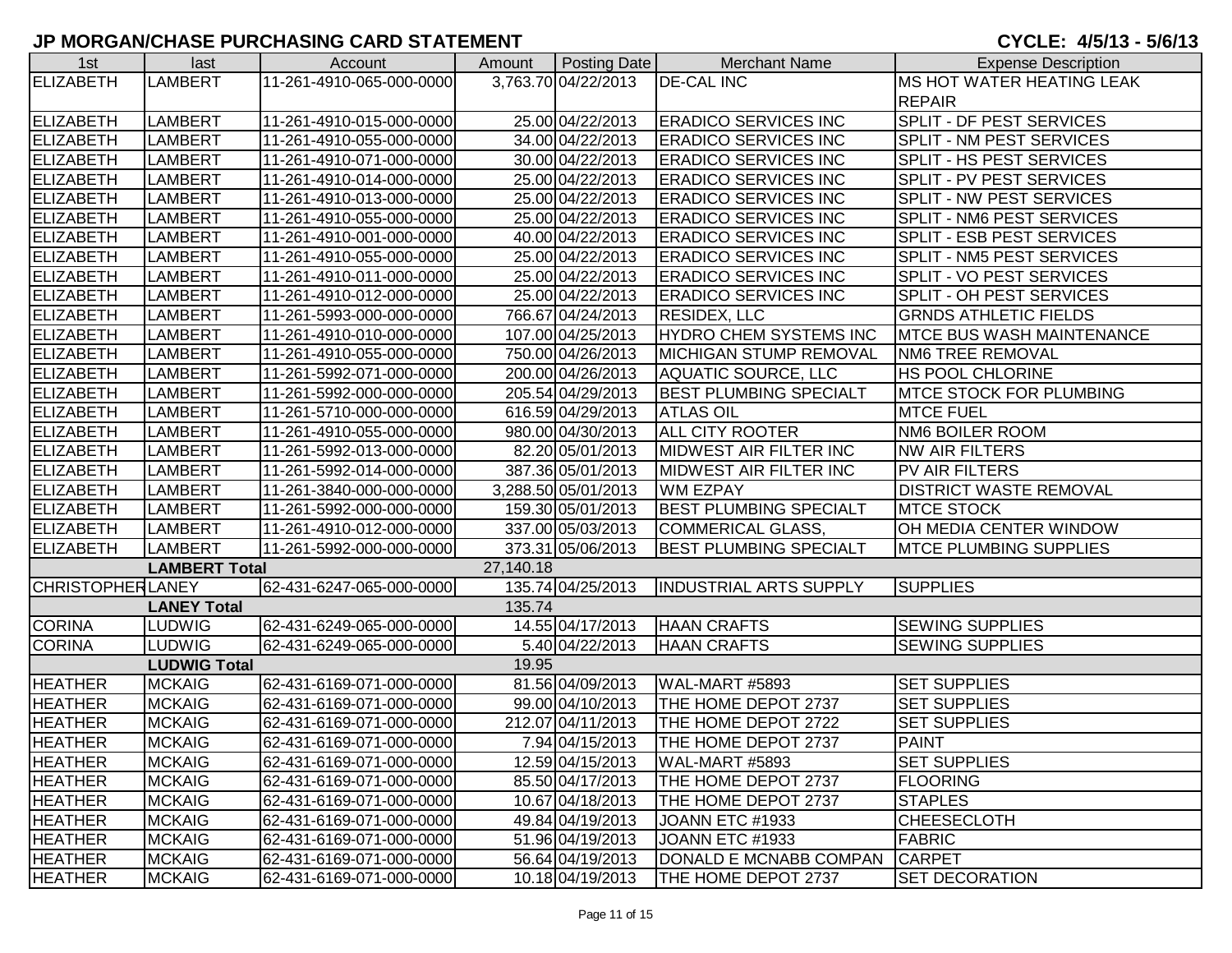| 1st            | last                | Account                  | Amount   | Posting Date        | <b>Merchant Name</b>               | <b>Expense Description</b>              |
|----------------|---------------------|--------------------------|----------|---------------------|------------------------------------|-----------------------------------------|
| <b>HEATHER</b> | <b>MCKAIG</b>       | 62-431-6169-071-000-0000 |          | 14.60 04/22/2013    | MEIJER INC #122<br>Q01             | <b>SET PORTRAIT SUPPLIES AND PRINTS</b> |
|                |                     |                          |          |                     |                                    |                                         |
| <b>HEATHER</b> | <b>MCKAIG</b>       | 62-431-6169-071-000-0000 |          | 39.96 04/23/2013    | <b>TARGET</b><br>00009225          | <b>STORAGE TUBS</b>                     |
| <b>HEATHER</b> | <b>MCKAIG</b>       | 11-113-5110-071-092-0000 |          | 80.10 04/25/2013    | AMAZON.COM                         | <b>TRIPOD MOUNTING PLATES</b>           |
|                | <b>MCKAIG Total</b> |                          | 812.61   |                     |                                    |                                         |
| <b>HELEN</b>   | <b>MILLER</b>       | 62-431-6186-071-000-0000 |          | 223.60 04/10/2013   | <b>GRAND TRAV RESORT &amp; SP</b>  | ST. COUNCIL CONFERENCE?CARTER           |
| <b>HELEN</b>   | <b>MILLER</b>       | 62-431-6186-071-000-0000 |          | 223.60 04/10/2013   | <b>GRAND TRAV RESORT &amp; SP</b>  | ST. COUNCIL CONFERENCE/FRASER           |
| <b>HELEN</b>   | <b>MILLER</b>       | 62-431-6186-071-000-0000 |          | 223.60 04/10/2013   | <b>GRAND TRAV RESORT &amp; SP</b>  | ST. COUNCIL CONFERENCE/GARDNER          |
|                |                     |                          |          |                     |                                    |                                         |
| <b>HELEN</b>   | <b>MILLER</b>       | 62-431-6186-071-000-0000 |          | 223.60 04/10/2013   | <b>GRAND TRAV RESORT &amp; SP</b>  | <b>ST. COUNCIL</b>                      |
|                |                     |                          |          |                     |                                    | CONFERENCE/HARRINGTON                   |
| <b>HELEN</b>   | <b>MILLER</b>       | 62-431-6186-071-000-0000 |          | 223.60 04/10/2013   | <b>GRAND TRAV RESORT &amp; SP</b>  | <b>ST. COUNCIL CONFERENCE/HARVEY</b>    |
| <b>HELEN</b>   | <b>MILLER</b>       | 62-431-6186-071-000-0000 |          | 223.60 04/10/2013   | <b>GRAND TRAV RESORT &amp; SP</b>  | ST. COUNCIL CONFERENCE/LATHAM           |
| <b>HELEN</b>   | <b>MILLER</b>       | 62-431-6186-071-000-0000 |          | 223.60 04/10/2013   | GRAND TRAV RESORT & SP             | <b>ST COUNCIL CONFERENCE/QADEER</b>     |
| <b>HELEN</b>   | <b>MILLER</b>       | 62-431-6275-071-000-0000 |          | 3.50 04/10/2013     | MEIJER INC #122 Q01                | <b>BREAK ROOM PAPER PRODUCTS</b>        |
| <b>HELEN</b>   | <b>MILLER</b>       | 11-249-5999-071-000-0000 |          | 133.00 04/12/2013   | OFFICESUPERSAVERS.COM              | <b>GOLD SEALS FOR HONORS NIGHT</b>      |
| <b>HELEN</b>   | <b>MILLER</b>       | 11-113-3220-071-000-0000 |          | 330.00 04/15/2013   | <b>METRO PARENT MAGAZINE</b>       | <b>AUTISM</b>                           |
|                |                     |                          |          |                     |                                    | WORKSHOP/BEAN, KILGORE, LARSON          |
| <b>HELEN</b>   | <b>MILLER</b>       | 62-431-6275-071-000-0000 |          | 1,196.44 04/16/2013 | <b>POSITIVE PROMOTIONS</b>         | <b>STAFF APPRECIATION GIFT</b>          |
| <b>HELEN</b>   | <b>MILLER</b>       | 62-431-6275-071-000-0000 |          | 26.46 04/16/2013    | MEIJER INC #122 Q01                | REFRESHMENTS/COFFEE                     |
| <b>HELEN</b>   | <b>MILLER</b>       | 62-431-6136-071-000-0000 |          | 1,500.00 04/17/2013 | THE GLOBAL HUNGER PROJ             | <b>IB CAS TALENT SHOW DONATION</b>      |
| <b>HELEN</b>   | <b>MILLER</b>       | 62-431-6208-071-000-0000 |          | 50.00 04/18/2013    | SCHAKOLAD CHOCOLATE FA             | <b>CHOC FOUNTAIN/PROM DEPOSIT</b>       |
| <b>HELEN</b>   | <b>MILLER</b>       | 62-431-6275-071-000-0000 |          | 6.96 04/18/2013     | <b>TARGET</b><br>00014654          | <b>PAPER PROD/ST MTGS</b>               |
| <b>HELEN</b>   | <b>MILLER</b>       | 62-431-6275-071-000-0000 |          | 40.00 04/19/2013    | <b>QDOBA MEXICAN GRILLQPS</b>      | PAY IT FORWARD PRIZE/ST MTG             |
| <b>HELEN</b>   | <b>MILLER</b>       | 62-431-6275-071-000-0000 |          | 40.00 04/22/2013    | CHIPOTLE 0955                      | PAY IT FORWARD PRIZES/ST MTG            |
| <b>HELEN</b>   | <b>MILLER</b>       | 62-431-6275-071-000-0000 |          | 12.98 04/22/2013    | MEIJER INC #122<br>Q <sub>01</sub> | <b>REFRESHMENTS/COFFEE</b>              |
| <b>HELEN</b>   | <b>MILLER</b>       | 62-431-6176-071-000-0000 |          | 81.62 04/22/2013    | <b>TEAM SPORTS</b>                 | PAARKING LOT ATTENDANT SHIRT            |
| <b>HELEN</b>   | <b>MILLER</b>       | 62-431-6176-071-000-0000 |          | 338.00 04/22/2013   | <b>PAYPAL *SCHLSAFETY</b>          | <b>SAFETY CONFERENCE</b>                |
| <b>HELEN</b>   | <b>MILLER</b>       | 62-431-6176-071-000-0000 |          | 100.70 04/23/2013   | <b>TEAM SPORTS</b>                 | <b>HALL MONITOR SHIRT</b>               |
| <b>HELEN</b>   | <b>MILLER</b>       | 62-431-6176-071-000-0000 |          | 106.00 04/23/2013   | <b>TEAM SPORTS</b>                 | <b>HALL MONITOR SHIRT</b>               |
| <b>HELEN</b>   | <b>MILLER</b>       | 62-431-6275-071-000-0000 |          | 40.00 04/24/2013    | TACO BELL 0 00050187               | PAY IT FORWARD PRIZES/ST MTG            |
| <b>HELEN</b>   | <b>MILLER</b>       | 62-431-6275-071-000-0000 |          | 18.29 04/24/2013    | MEIJER INC #122<br>Q <sub>01</sub> | <b>REFRESHEMENTS/POP</b>                |
| <b>HELEN</b>   | <b>MILLER</b>       | 62-431-6176-071-000-0000 |          | 33.92 04/25/2013    | <b>TEAM SPORTS</b>                 | PARKING LOT ATTENDANT/SHIRT             |
| <b>HELEN</b>   | <b>MILLER</b>       | 62-431-6275-071-000-0000 |          | 15.80 04/26/2013    | MEIJER INC #122<br>Q <sub>01</sub> | <b>REFRESHMENTS/POP</b>                 |
| <b>HELEN</b>   | <b>MILLER</b>       | 62-431-6176-071-000-0000 |          | 304.00 04/29/2013   | <b>ITEAM SPORTS</b>                | <b>HALL MONITOR &amp; PARKING</b>       |
|                |                     |                          |          |                     |                                    | <b>ATTENDANT SHIRTS</b>                 |
| <b>HELEN</b>   | <b>MILLER</b>       | 62-431-6208-071-000-0000 |          | 2,699.65 04/29/2013 | <b>TCT*ANDERSON'S</b>              | <b>PROM PARTY FAVORS</b>                |
| <b>HELEN</b>   | <b>MILLER</b>       | 62-431-6208-071-000-0000 |          | 625.00 05/06/2013   | <b>SCHAKOLAD CHOCOLATE FA</b>      | CHOC FOUNTAIN/PROM BALANCE              |
|                |                     |                          |          |                     |                                    | <b>OWED</b>                             |
|                | <b>MILLER Total</b> |                          | 9,267.52 |                     |                                    |                                         |
| <b>DONALD</b>  | <b>MITCHELL</b>     | 62-431-6169-071-000-0000 |          | 1,196.00 04/10/2013 | <b>TOBINS LAKE SALES</b>           | <b>LIGHTING GEL AND STAGE TAPE</b>      |
| <b>DONALD</b>  | MITCHELL            | 62-431-6191-071-000-0000 |          | 8.88 04/15/2013     | THE HOME DEPOT 2737                | <b>RIGGING PARTS</b>                    |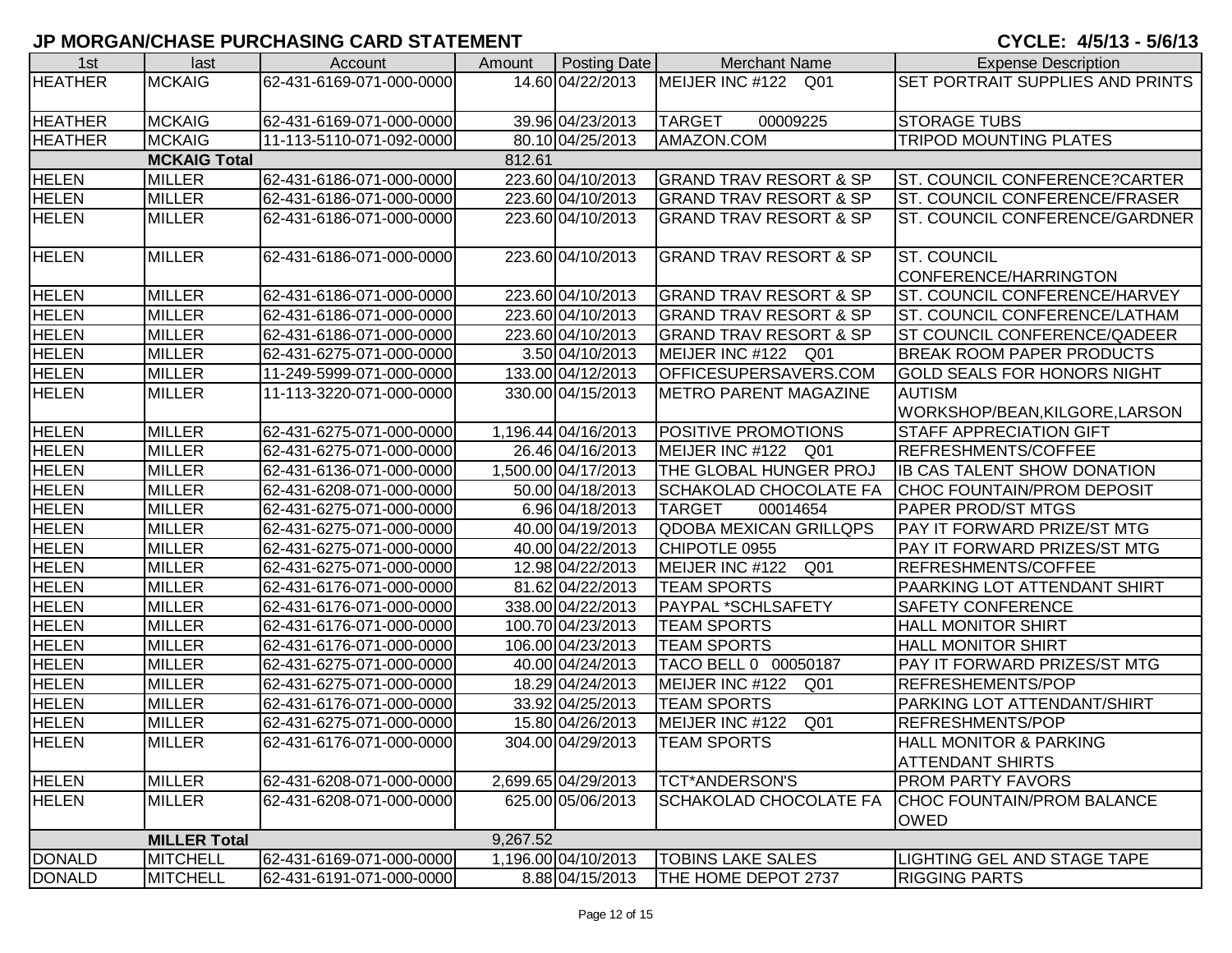| 1st             | last                   | Account                  | Amount   | Posting Date        | <b>Merchant Name</b>          | <b>Expense Description</b>          |
|-----------------|------------------------|--------------------------|----------|---------------------|-------------------------------|-------------------------------------|
| <b>DONALD</b>   | <b>MITCHELL</b>        | 62-431-6191-071-000-0000 |          | $-8.88$ 04/25/2013  | THE HOME DEPOT 2737           | <b>RIGGING PARTS RETURNED</b>       |
| <b>DONALD</b>   | <b>MITCHELL</b>        | 62-431-6169-071-000-0000 |          | 1,000.00 04/29/2013 | <b>FANTASEE LIGHTING</b>      | SPLIT - MUSICAL SHARE OF LIGHTING   |
|                 |                        |                          |          |                     |                               | <b>PURCHASE</b>                     |
| <b>DONALD</b>   | <b>MITCHELL</b>        | 11-113-5110-071-026-0000 |          | 1,000.00 04/29/2013 | <b>FANTASEE LIGHTING</b>      | SPLIT - ONE ACT SHARE OF LIGHTING   |
|                 |                        |                          |          |                     |                               | <b>PURCHASE</b>                     |
| <b>DONALD</b>   | <b>MITCHELL</b>        | 11-299-5990-000-000-0000 |          | 670.00 04/29/2013   | <b>FANTASEE LIGHTING</b>      | SPLIT -11-299-4910 AUD LIGHTING     |
|                 |                        |                          |          |                     |                               | <b>PURCHASE</b>                     |
| <b>DONALD</b>   | <b>MITCHELL</b>        | 11-299-5990-000-000-0000 |          | 326.00 04/29/2013   | <b>FANTASEE LIGHTING</b>      | SPLIT -11-299-5990 AUD LIGHTING     |
|                 |                        |                          |          |                     |                               | <b>PURCHASE</b>                     |
| <b>DONALD</b>   | <b>MITCHELL</b>        | 62-431-6169-071-000-0000 |          | 1,074.00 04/29/2013 | <b>FANTASEE LIGHTING</b>      | <b>LIGHTING AND HAZER RENTAL</b>    |
|                 | <b>MITCHELL Total</b>  |                          | 5,266.00 |                     |                               |                                     |
| <b>RUSSEL</b>   | <b>NESMITH</b>         | 11-261-5992-011-000-0000 |          | 21.48 04/15/2013    | <b>THE HOME DEPOT 2737</b>    | <b>VO GIRLS BATHROOM</b>            |
| <b>RUSSEL</b>   | <b>NESMITH</b>         | 11-261-5992-011-000-0000 |          | 8.23 04/15/2013     | THE HOME DEPOT 2737           | <b>VO ART ROOM</b>                  |
| <b>RUSSEL</b>   | <b>NESMITH</b>         | 11-261-5992-011-000-0000 |          | 16.46 04/15/2013    | THE HOME DEPOT 2737           | VO ART ROOM                         |
| <b>RUSSEL</b>   | <b>NESMITH</b>         | 11-261-5993-071-000-0000 |          | 1,485.00 04/22/2013 | <b>ANGELO'S WHOLESALE</b>     | <b>GRNDS HS MULCH</b>               |
| <b>RUSSEL</b>   | <b>NESMITH</b>         | 11-261-5992-071-000-0000 |          | 2.98 04/22/2013     | THE HOME DEPOT 2737           | <b>HS FAUCET</b>                    |
| <b>RUSSEL</b>   | <b>NESMITH</b>         | 11-261-5993-071-000-0000 |          | 135.00 04/29/2013   | <b>ANGELO'S WHOLESALE</b>     | <b>GRNDS HS MULCH</b>               |
| <b>RUSSEL</b>   | <b>NESMITH</b>         | 11-261-5992-014-000-0000 |          | 323.43 05/01/2013   | 310 LIVONIA BUILDING          | <b>SPLIT - PV CEILING TILES</b>     |
| <b>RUSSEL</b>   | <b>NESMITH</b>         | 11-261-5992-055-000-0000 |          | 89.25 05/01/2013    | 310 LIVONIA BUILDING          | <b>SPLIT - NM CEILING TILES</b>     |
|                 | <b>NESMITH Total</b>   |                          | 2,081.83 |                     |                               |                                     |
| GAIL            | <b>OCONNOR</b>         | 62-431-6350-031-000-0000 |          | 597.99 04/05/2013   | ECC*DSS-DISC SCH SUPPL        | <b>INFANT TODDLER TEACHING</b>      |
| <b>GAIL</b>     | <b>OCONNOR</b>         | 11-118-5110-000-952-0000 |          | 67.12 04/08/2013    | <b>TARGET</b><br>00014654     | <b>CLASSROOM SUPPLIES</b>           |
| <b>GAIL</b>     | <b>OCONNOR</b>         | 11-118-5110-000-951-0000 |          | 2.88 04/09/2013     | ECC*DSS-DISC SCH SUPPL        | PS-HS CLASSROOM SUPPLIES            |
| GAIL            | <b>OCONNOR</b>         | 11-118-5110-000-952-0000 |          | 20.31 04/11/2013    | <b>TARGET</b><br>00014654     | <b>CLASSROOM SUPPLIES</b>           |
| <b>GAIL</b>     | <b>OCONNOR</b>         | 11-351-5110-000-953-0000 |          | 32.85 04/15/2013    | STAPLS7098722337000001        | <b>CLASSROOM SUPPLIES</b>           |
| GAIL            | <b>OCONNOR</b>         | 11-118-5110-000-951-0000 |          | 179.07 04/16/2013   | <b>SSI*SCHOOL SPECIALTY</b>   | PS HS CLASSROOM SUPPLIES            |
| <b>GAIL</b>     | <b>OCONNOR</b>         | 11-118-4910-000-952-0000 |          | 200.00 04/18/2013   | PP*BEN SPITZER PRESENT        | <b>BEN SPITZER</b>                  |
| <b>GAIL</b>     | <b>OCONNOR</b>         | 11-118-5110-000-951-0000 |          | 88.32 04/24/2013    | SSI*SCHOOL SPECIALTY          | <b>CLASSROOM SUPPLIES HS PS</b>     |
| <b>GAIL</b>     | <b>OCONNOR</b>         | 11-118-5990-000-952-0000 |          | 26.87 04/25/2013    | ILP*INSECT LORE               | <b>ALL DAY PRESCHOOL</b>            |
| <b>GAIL</b>     | <b>OCONNOR</b>         | 12-192-9192-000-955-0000 |          | 250.00 04/25/2013   | <b>TOLEDO MUDHENS TICKETS</b> | <b>SUMMER CARE FIELD TRIP</b>       |
| <b>GAIL</b>     | <b>OCONNOR</b>         | 62-431-6350-031-000-0000 |          | 115.71 04/29/2013   | SSI*SCHOOL SPECIALTY          | IN CLASSROOM SUPPLIES               |
| GAIL            | <b>OCONNOR</b>         | 11-118-5110-000-952-0000 |          | 24.94 05/01/2013    | STAPLS7099488239000003        | AD PS CLASSROOM SUPPLIES            |
| <b>GAIL</b>     | <b>OCONNOR</b>         | 11-118-5110-000-952-0000 |          | 21.98 05/01/2013    | STAPLS7099488239000002        | AD PS                               |
| <b>GAIL</b>     | <b>OCONNOR</b>         | 11-118-5110-000-952-0000 |          | 22.18 05/01/2013    | STAPLS7099488239000001        | ALL DAY PS CLASSROOM SUPPLIES       |
| <b>GAIL</b>     | <b>OCONNOR</b>         | 11-118-5110-000-951-0000 |          | 141.25 05/03/2013   | <b>THE RIEGLE PRESS</b>       | <b>SPLIT - PRESCHOOL</b>            |
| <b>GAIL</b>     | <b>OCONNOR</b>         | 11-351-5990-000-953-0000 |          | 141.25 05/03/2013   | THE RIEGLE PRESS              | <b>SPLIT - CARE</b>                 |
|                 | <b>OCONNOR Total</b>   |                          | 1,932.72 |                     |                               |                                     |
| <b>PAMELA</b>   | QUITIQUIT              | 11-111-5110-012-025-0000 |          | 71.60 04/10/2013    | AMAZON.COM                    | FIRST GRADE TEACHER'S WRITING       |
|                 |                        |                          |          |                     |                               | <b>METHOD BOOKS</b>                 |
|                 | <b>QUITIQUIT Total</b> |                          | 71.60    |                     |                               |                                     |
| <b>MICHELLE</b> | <b>RAIS</b>            | 11-112-5110-065-052-0000 |          | 32.28 04/25/2013    | LUCKS MUSIC LIBRARY IN        | <b>SCORES FOR THE JUDGES AT OUR</b> |
|                 |                        |                          |          |                     |                               | <b>IMUSIC IN THE PARKS COMP</b>     |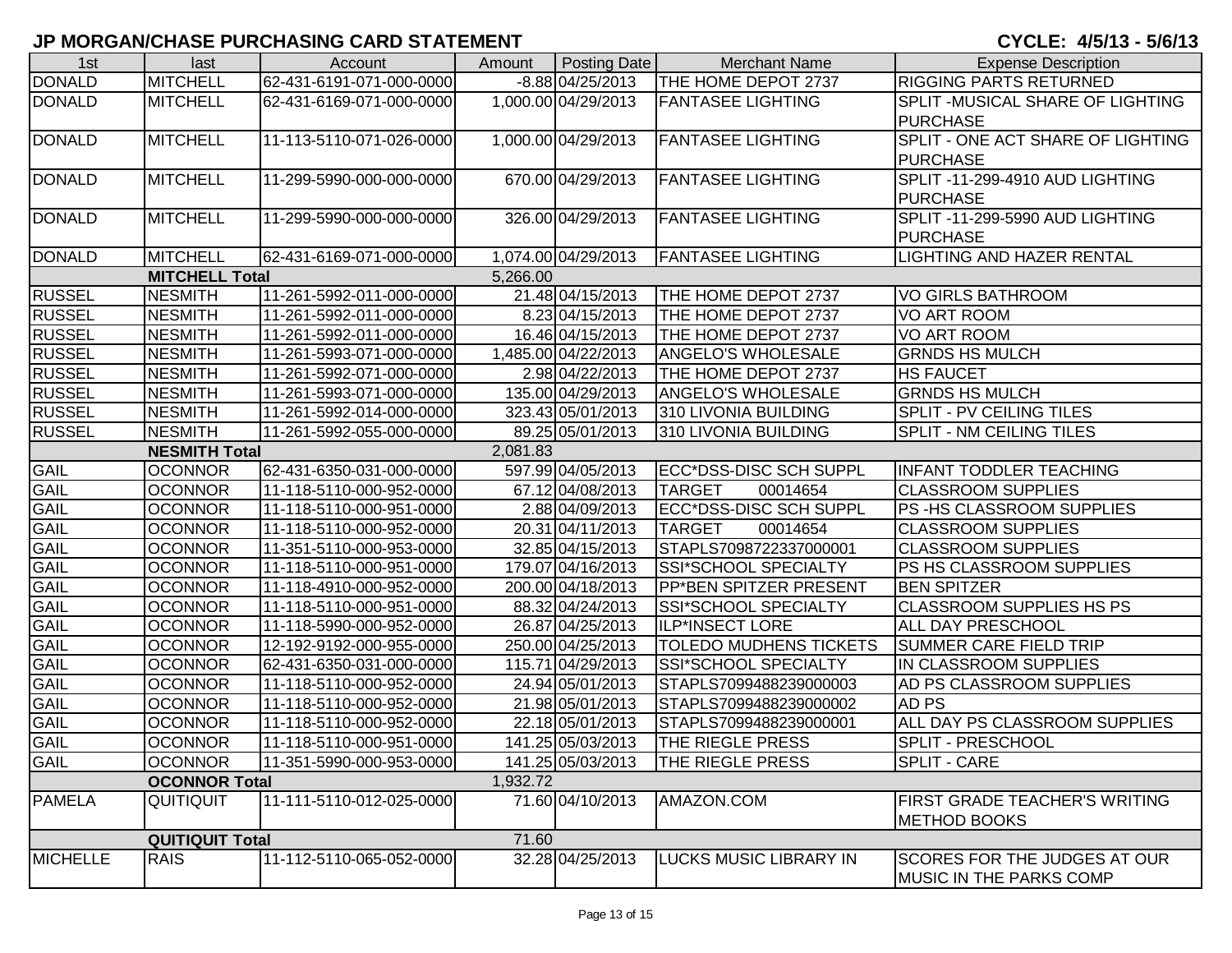| 1st              | last                                   | Account                  | Amount   | <b>Posting Date</b> | <b>Merchant Name</b>                             | <b>Expense Description</b>              |  |  |  |
|------------------|----------------------------------------|--------------------------|----------|---------------------|--------------------------------------------------|-----------------------------------------|--|--|--|
|                  | <b>RAIS Total</b>                      |                          | 32.28    |                     |                                                  |                                         |  |  |  |
| CARRIE           | <b>REICHLEY</b>                        | 11-111-5110-015-099-0000 |          | 184.18 04/12/2013   | <b>RGS PAY*</b>                                  | POSTER SET & CLASSROOM MAIL             |  |  |  |
|                  |                                        |                          |          |                     |                                                  | CENTER -27 SLOTS                        |  |  |  |
| <b>CARRIE</b>    | <b>REICHLEY</b>                        | 11-111-5110-015-099-0000 |          | 109.66 04/12/2013   | <b>LAKESHORE LEARNING MAT</b>                    | ALPHABET BEADS, WORD CENTER,            |  |  |  |
|                  |                                        |                          |          |                     |                                                  | SEQUENCING CENTER, RHYM                 |  |  |  |
| <b>CARRIE</b>    | <b>REICHLEY</b>                        | 11-111-5110-015-099-0000 |          | 34.95 04/15/2013    | <b>KAPLAN EARLY LEARNING</b>                     | <b>SIGHT WORD POEMS FLIP CHART</b>      |  |  |  |
| CARRIE           | <b>REICHLEY</b>                        | 11-111-5110-015-099-0000 |          | 875.23 04/17/2013   | <b>LAKESHORE LEARNING MAT</b>                    | CLASSROOM CARPET FOR 30;                |  |  |  |
|                  |                                        |                          |          |                     |                                                  | <b>LANGUAGE LEARNING CENTERS;</b>       |  |  |  |
|                  | <b>REICHLEY Total</b>                  |                          | 1,204.02 |                     |                                                  |                                         |  |  |  |
| <b>SANDRA</b>    | <b>RODRIGUEZ</b>                       | 11-111-5110-013-025-0000 |          | -67.99 04/18/2013   | SSI*SCHOOL SPECIALTY                             | <b>CREDIT ISSUED ON BROKEN STAPLER</b>  |  |  |  |
| <b>SANDRA</b>    | <b>RODRIGUEZ</b>                       | 11-111-5110-013-025-0000 |          | 32.65 04/22/2013    | <b>SSI*SCHOOL SPECIALTY</b>                      | <b>STAPLER FOR ART ROOM</b>             |  |  |  |
| <b>SANDRA</b>    | <b>RODRIGUEZ</b>                       | 11-111-5110-013-025-0000 |          | 37.90 04/26/2013    | STAPLS7099307957000001                           | <b>CLASS ROOM SUPPLIES -</b>            |  |  |  |
|                  |                                        |                          |          |                     |                                                  | <b>DISTRIBUTED TO EACH GRADE LEVE</b>   |  |  |  |
|                  | <b>RODRIGUEZ Total</b>                 |                          | 2.56     |                     |                                                  |                                         |  |  |  |
| STEPHANIE        | <b>SCHRINER</b>                        | 11-241-5990-065-000-0000 |          | 13.48 04/16/2013    | <b>OFFICE DEPOT #330</b>                         | <b>DESK CALENDAR</b>                    |  |  |  |
| <b>STEPHANIE</b> | <b>SCHRINER</b>                        | 62-431-6770-065-000-0000 |          | 20.32 04/25/2013    | <b>EINSTEIN BROS BAGELS27</b>                    | <b>BAGELS FOR PPAT</b>                  |  |  |  |
|                  | <b>SCHRINER Total</b><br>33.80         |                          |          |                     |                                                  |                                         |  |  |  |
| <b>CLAIRE</b>    | <b>SCHURIG</b>                         | 62-431-6122-071-000-0000 |          | 11.59 04/09/2013    | J W PEPPER                                       | <b>IMUSIC FOR SPRING CONCERT</b>        |  |  |  |
| <b>CLAIRE</b>    | <b>SCHURIG</b>                         | 62-431-6122-071-000-0000 |          | 36.00 04/09/2013    | TIM KAISER STUDIO,                               | <b>PICTURES FROM CHORAL FESTIVAL</b>    |  |  |  |
|                  |                                        |                          |          |                     |                                                  | TO DISPLAY IN OUR DISP                  |  |  |  |
| <b>CLAIRE</b>    | <b>SCHURIG</b>                         | 62-431-6122-071-000-0000 |          | 2.00 04/11/2013     | <b>JW PEPPER</b>                                 | <b>MUSIC FOR SPRING CONCERT</b>         |  |  |  |
| <b>CLAIRE</b>    | <b>SCHURIG</b>                         | 62-431-6122-071-000-0000 |          | 19.79 04/24/2013    | <b>JW PEPPER</b>                                 | <b>IMUSIC FOR SPRING CONCERT</b>        |  |  |  |
| <b>CLAIRE</b>    | <b>SCHURIG</b>                         | 62-431-6122-071-000-0000 |          | 20.50 05/02/2013    | <b>JW PEPPER</b>                                 | <b>MUSIC FOR SPRING CONCERT</b>         |  |  |  |
|                  | <b>SCHURIG Total</b>                   |                          | 89.88    |                     |                                                  |                                         |  |  |  |
| <b>SHEILA</b>    | <b>SOVEL</b>                           | 11-118-5110-000-951-0000 |          | 22.75 04/09/2013    | MICHAELS #3744                                   | <b>CLASSROOM SUPPLIES</b>               |  |  |  |
|                  | <b>SOVEL Total</b>                     |                          | 22.75    |                     |                                                  |                                         |  |  |  |
| <b>CAROL</b>     | <b>SPRYS</b>                           | 62-431-6104-061-000-0000 |          | 19.79 04/15/2013    | SAMSCLUB #6657                                   | <b>WATER AND GATORADE FOR OFFICE</b>    |  |  |  |
| CAROL            | <b>SPRYS</b>                           | 62-431-6104-061-000-0000 |          | 100.00 04/15/2013   | SAMSCLUB #6657                                   | <b>MEMBERSHIP FOR OFFICE</b>            |  |  |  |
| CAROL            | <b>SPRYS</b>                           | 62-431-6104-061-000-0000 |          | 35.00 04/19/2013    | SAMSCLUB #6657                                   | MEMBERSHIP FOR BRIAN GORDON             |  |  |  |
| <b>CAROL</b>     | <b>SPRYS</b>                           | 62-431-6104-061-000-0000 |          | 55.68 04/19/2013    | SAMSCLUB #6657                                   | <b>SUPPLIES FOR OFFICE</b>              |  |  |  |
| CAROL            | <b>SPRYS</b>                           | 62-431-6103-061-000-0000 |          | 339.98 04/30/2013   | <b>DICK'S CLOTHING&amp;SPORTI</b>                | HITTING SCREENS FOR SOFTBALL            |  |  |  |
| CAROL            | <b>SPRYS</b>                           | 62-431-6104-061-000-0000 |          | 196.02 05/01/2013   | <b>MARIA'S ITALIAN BAKERY</b>                    | DINNER FOR ATHLETIC TRAINER BABY        |  |  |  |
|                  |                                        |                          |          |                     |                                                  | <b>SHOWER</b>                           |  |  |  |
| CAROL            | <b>SPRYS</b>                           | 62-431-6104-061-000-0000 |          | 56.22 05/02/2013    | SAMSCLUB #6657                                   | <b>SUPPLIES FOR OFFICE</b>              |  |  |  |
|                  | <b>SPRYS Total</b>                     |                          | 802.69   |                     |                                                  |                                         |  |  |  |
| <b>ROBERT</b>    | <b>STEEH</b>                           | 11-221-3220-000-913-3310 |          | 125.35 04/11/2013   | AMWAY GRAND PLAZA HOTE                           | <b>ADULT ED CONFERENCE</b>              |  |  |  |
| <b>ROBERT</b>    | <b>STEEH</b>                           | 11-221-3220-000-913-3310 |          | 133.35 04/15/2013   | AMWAY GRAND PLAZA HOTE<br>AMWAY GRAND PLAZA HOTE | <b>ADULT ED CONFERENCE</b>              |  |  |  |
| <b>ROBERT</b>    | <b>STEEH</b>                           | 11-221-3220-000-913-3310 | 808.03   | 549.33 04/15/2013   |                                                  | <b>ADULT ED CONFERENCE</b>              |  |  |  |
| <b>CYNTHIA</b>   | <b>STEEH Total</b><br><b>VALENTINE</b> | 11-283-7910-000-000-0000 |          | 25.38 04/09/2013    | <b>LULU PRESS INC</b>                            | <b>BOOK - BEST PRACTICES IN STUDENT</b> |  |  |  |
|                  |                                        |                          |          |                     |                                                  | <b>ITRANSPORTATION</b>                  |  |  |  |